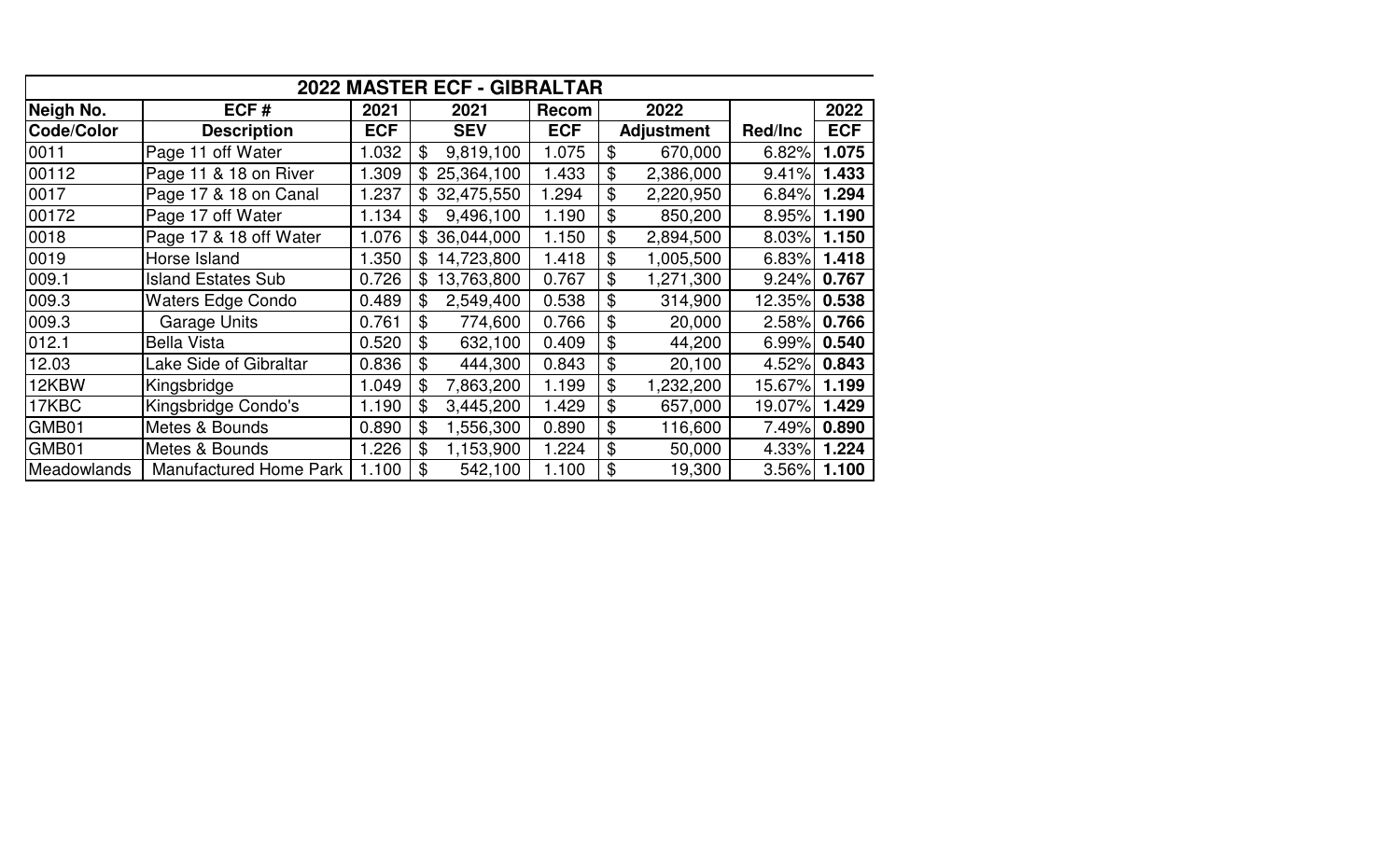| Street Address Sale Date Sale Price Instr.<br><b>Parcel Number</b>      |          |                                        | <b>Terms of Sale</b>                                 |             | Adi. Sale S Asd. when Sold Asd/Adi. Sale Cur. Appraisal Land + Yard Bldg. Residual Cost Man. S |       |             |           |             |                               | E.C.F. Floor Area | \$/Sq.Ft.        |          | <b>ECF Area</b> Dev. by Mean (%) | <b>Building Style</b> | Use Code Land Value Appr. by Eq. Appr. Date | <b>Other Parcels in Sale</b> | <b>Land Table</b>     | <b>Property Class Building Depr.</b> |  |
|-------------------------------------------------------------------------|----------|----------------------------------------|------------------------------------------------------|-------------|------------------------------------------------------------------------------------------------|-------|-------------|-----------|-------------|-------------------------------|-------------------|------------------|----------|----------------------------------|-----------------------|---------------------------------------------|------------------------------|-----------------------|--------------------------------------|--|
| 36 011 01 0145 001 13248 CORAL                                          | 04/23/20 | \$89,000 WD 03-ARM'S LENGTH            |                                                      | \$89,000    | \$38,200                                                                                       | 42.92 | \$93,427    | \$22.345  | \$66,655    | \$68,878 0.968                | 1.570             | \$42.46          | 0011     |                                  | 12.9754 TWO-STORY     | \$21,780 No                                 |                              | PAGE 11 OFF WATER     | 401                                  |  |
| 36 011 01 0151 000 29247 ADAMS                                          | 05/24/20 | \$180,000 PTA 03-ARM'S LENGTH          |                                                      | \$180,000   | \$81,200                                                                                       | 45.11 | \$199.237   | \$31.137  | \$148.863   | \$162,888 0.914               | 1.408             | \$105.73         | 0011     |                                  | 18.3581 TWO-STORY     | \$26,400 No                                 |                              | PAGE 11 OFF WATER     | 401                                  |  |
| 36 011 01 0152 000 29239 ADAMS                                          |          | 07/20/20 \$129.900 PTA 03-ARM'S LENGTH |                                                      | \$129,900   | \$49,100                                                                                       | 37.80 | \$119.755   | \$27.241  | \$102,659   | \$89,645 1.145                | 1.700             | \$60.39          | 0011     |                                  | 4.7687 DUPLEX         | \$26,400 No                                 |                              | PAGE 11 OFF WATER     | 401                                  |  |
| 36 011 01 0187 000 29252 LOWELL                                         |          | 04/20/20 \$182,000 WD 03-ARM'S LENGTH  |                                                      | \$182,000   | \$68,700                                                                                       | 37.75 | \$163,687   | \$26,836  | \$155,164   | \$132,608 1.170               | 1.824             | \$85.07          | 0011     |                                  | 7.2618 TWO-STORY      | \$26,400 No                                 |                              | PAGE 11 OFF WATER     | 401                                  |  |
| 36 011 01 0188 000 29268 LOWELL                                         |          | 07/15/19 \$289.000 PTA 03-ARM'S LENGTH |                                                      | \$289,000   | \$118,900                                                                                      | 41.14 | \$316,047   | \$58.188  | \$230,812   | \$249,863 0.924               | 2.291             | \$100.75         | 0011     |                                  | 17.3728 NEW TWO STORY | \$52,800 No                                 |                              | PAGE 11 OFF WATER     | 401                                  |  |
| 36 011 02 0100 000 29861 MUNRO                                          |          | 09/25/19 \$124.500 PTA 03-ARM'S LENGTH |                                                      | \$124,500   | \$41,800                                                                                       | 33.57 | \$110,906   | \$26,400  | \$98,100    | \$81,886 1.198                | 892               | \$109.98         | 0011     | 10.0531 RANCH                    |                       | \$26,400 No                                 |                              | PAGE 11 OFF WATER     | 401                                  |  |
| 36 011 02 0101 300 29854 ADAMS                                          |          | 09/30/20 \$190,000 PTA 03-ARM'S LENGTH |                                                      | \$190,000   | \$85,800                                                                                       | 45.16 | \$204,556   | \$31,338  | \$158,662   | \$167,847 0.945               | 2.229             | \$71.18          | 0011     |                                  | 15.2203 TWO-STORY     | \$26,400 No                                 |                              | PAGE 11 OFF WATER     | 401                                  |  |
| 36 011 02 0105 000 29821 MUNRO                                          |          | 02/05/21 \$113.500 PTA 03-ARM'S LENGTH |                                                      | \$113,500   | \$40,900                                                                                       | 36.04 | \$97,080    | \$26.965  | \$86,535    | \$67,941 1.274                | 842               | \$102.77         | 0011     | 17,6200 RANCH                    |                       | \$26,400 No                                 |                              | PAGE 11 OFF WATER     | 401                                  |  |
| 36 011 02 0177 000 29460 LOWELL                                         |          |                                        | 08/27/19  S385.000 PTA  19-MULTI PARCEL ARM'S LENGTH | \$385,000   | \$155,100                                                                                      | 40.29 | \$349.219   | \$159.603 | \$225.397   | \$183,736 1.227               | 2.176             | \$103.58         | 0011     |                                  | 12.9260 CONTEMPORARY  | \$151,905 No                                | 36 011 02 0200 002           | PAGE 11 & 18 ON RIVER | 401                                  |  |
| 36 011 03 0059 000 29103 DENISON                                        |          | 06/20/19 \$120,000 PTA 03-ARM'S LENGTH |                                                      | \$120,000   | \$43,400                                                                                       | 36.17 | \$112.224   | \$26,400  | \$93,600    | \$83.163 1.126                | 1.013             | \$92.40          | 0011     | 2.8023 RANCH                     |                       | \$26,400 No                                 |                              | PAGE 11 OFF WATER     | 401                                  |  |
| 36 011 03 0060 000 29069 DENISON 05/23/19 \$145,000 PTA 03-ARM'S LENGTH |          |                                        |                                                      | \$145,000   | \$44,400                                                                                       | 30.62 | \$114,967   | \$26,814  | \$118,186   | \$85,420 1.384                | 1.001             | \$118.07         | 0011     | 28.6113 RANCH                    |                       | \$26,400 No                                 |                              | PAGE 11 OFF WATER     | 401                                  |  |
| 36 011 03 0077 000 29112 DENISON 07/07/20                               |          | \$65,000 PTA 03-ARM'S LENGTH           |                                                      | \$65,000    | \$28,900                                                                                       | 44.46 | \$70,740    | \$27,083  | \$37.917    | \$42,303 0.896                |                   | \$50.49          | 0011     | 20.1168 RANCH                    |                       | \$26,400 No                                 |                              | PAGE 11 OFF WATER     | 401                                  |  |
|                                                                         | Totals:  | \$2,012,900                            |                                                      | \$2,012,900 | \$796,400                                                                                      |       | \$1,951,845 |           | \$1,522,550 | \$1,416,177                   |                   | \$86.90          |          | 2.2368                           |                       |                                             |                              |                       |                                      |  |
|                                                                         |          |                                        |                                                      |             | Sale. Ratio =>                                                                                 | 39.56 |             |           |             | 1.075<br>$E.C.F. \Rightarrow$ |                   | Std. Deviation=> | 0.163042 |                                  |                       |                                             |                              |                       |                                      |  |
|                                                                         |          |                                        |                                                      |             | Std. Dev. $\Rightarrow$                                                                        | 4.72  |             |           |             | Ave. E.C.F. = > $1.097$       |                   | Ave. Variance=>  |          | 14.0072 Coefficient of Var=>     | 12.76305964           |                                             |                              |                       |                                      |  |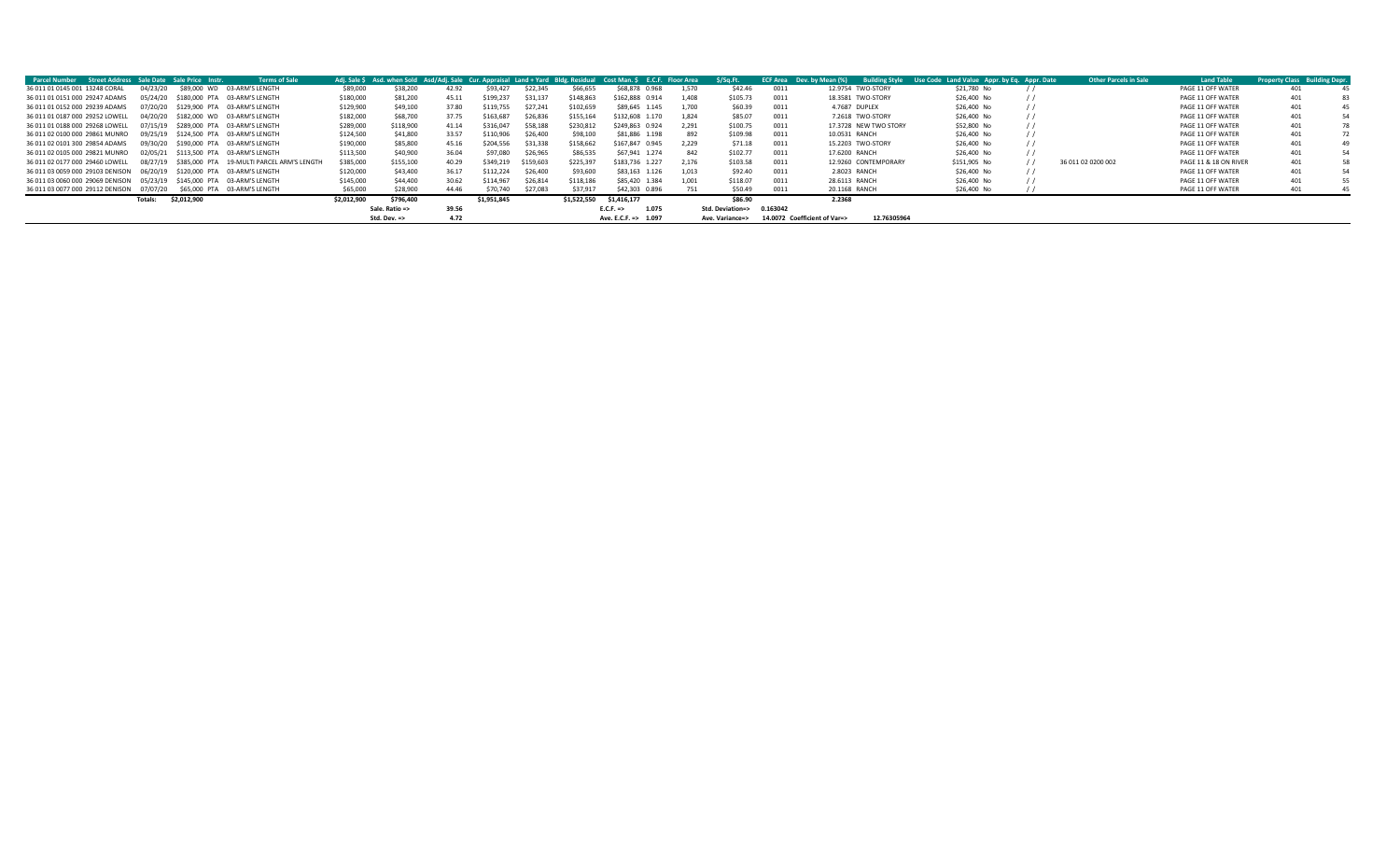| Parcel Number Street Address Sale Date Sale Price Instr. Terms of Sale Adj. Sale \$ Asd. when Sold Asd/Adj. Sale Cur. Appraisal Land + Yard Bldg. Residual Cost Man. \$ E.C.F. Floor Area |         |             |                                                  |             |                         |       |             |           |             |                      |       | S/Sq.Ft.                    |       | ECF Area Dev. by Mean (%) Building Style Use Code Land Value Appr. by Eq. Appr. Date Other Parcels in Sale |              | <b>Land Table</b>     | Property Class Building Depr |    |
|-------------------------------------------------------------------------------------------------------------------------------------------------------------------------------------------|---------|-------------|--------------------------------------------------|-------------|-------------------------|-------|-------------|-----------|-------------|----------------------|-------|-----------------------------|-------|------------------------------------------------------------------------------------------------------------|--------------|-----------------------|------------------------------|----|
| 36 011 01 0193 000 29291 LOWELL  08/07/19  \$250,000 WD  03-ARM'S LENGTH                                                                                                                  |         |             |                                                  | \$250,000   | \$146,800               | 58.72 | \$275,770   | \$186,833 | \$63,167    | \$67,943 0.930       | 1.920 | \$32.90                     | 00112 | 40.3210 CAPE COD                                                                                           | \$185,000 No | PAGE 11 & 18 ON RIVER | 401                          |    |
| 36 011 01 0194 002 29261 LOWELL 04/26/19 \$280,000 PTA 03-ARM'S LENGTH \$280,000                                                                                                          |         |             |                                                  |             | \$147,000               | 52.50 | \$331.391   | \$119,573 | \$160.427   | \$161,817 0.991      | 1.801 | \$89.08                     | 00112 | 34.1508 TRI-LEVEL                                                                                          | \$111,000 No | PAGE 11 & 18 ON RIVER | 401                          | 59 |
| 36 011 01 0195 305 29251 LOWELL  06/29/20  \$585,000 PTA  03-ARM'S LENGTH  \$585,000                                                                                                      |         |             |                                                  |             | \$210,000               | 35.90 | \$448,522   | \$124,357 | \$460,643   | \$247,643 1.860      | 2.159 | \$213.36                    | 00112 | 52.7187 CONTEMPORARY                                                                                       | \$111,000 No | PAGE 11 & 18 ON RIVER | 401                          |    |
| 36 018 01 0047 000 30751 ADAMS                                                                                                                                                            |         |             | 12/27/19 \$285,000 PTA 03-ARM'S LENGTH \$285,000 |             | \$131,400               | 46.11 | \$295.276   | \$95.547  | \$189.453   | \$152,581 1.242      | 1.849 | \$102.46                    | 00112 | 9.1268 COLONIAL                                                                                            | \$93,425 No  | PAGE 11 & 18 ON RIVER | 401                          |    |
| 36 018 01 0063 000 31035 ADAMS                                                                                                                                                            |         |             | 08/21/19 \$195,000 PTA 03-ARM'S LENGTH \$195,000 |             | \$88,500                | 45.38 | \$193,993   | \$94.720  | \$100,280   | \$75,839 1.322       | 1.068 | \$93.90                     | 00112 | 1.0642 RANCH                                                                                               | \$92,500 No  | PAGE 11 & 18 ON RIVER | 401                          | 45 |
| 36 018 01 0073 000 31130 BAYVIEW 04/24/20 \$374,900 PTA 03-ARM'S LENGTH \$374,900                                                                                                         |         |             |                                                  |             | \$149,800               | 39.96 | \$316.569   | \$94.192  | \$280,708   | \$169,883 1.652      | 1.945 | \$144.32                    | 00112 | 31.9440 TWO-STORY                                                                                          | \$92,500 No  | PAGE 11 & 18 ON RIVER | 401                          | 59 |
|                                                                                                                                                                                           | Totals: | \$1,969,900 |                                                  | \$1.969.900 | \$873,500               |       | \$1.861.521 |           | \$1,254,678 | \$875,706            |       | \$112.67                    |       | 9.9842                                                                                                     |              |                       |                              |    |
|                                                                                                                                                                                           |         |             |                                                  |             | Sale. Ratio =>          | 44.34 |             |           |             | E.C.F.<br>1.433      |       | Std. Deviation=> 0.36540862 |       |                                                                                                            |              |                       |                              |    |
|                                                                                                                                                                                           |         |             |                                                  |             | Std. Dev. $\Rightarrow$ | 8.27  |             |           |             | Ave. E.C.F. => 1.333 |       | Ave. Variance=>             |       | 21.17224368<br>28.2209 Coefficient of Var=>                                                                |              |                       |                              |    |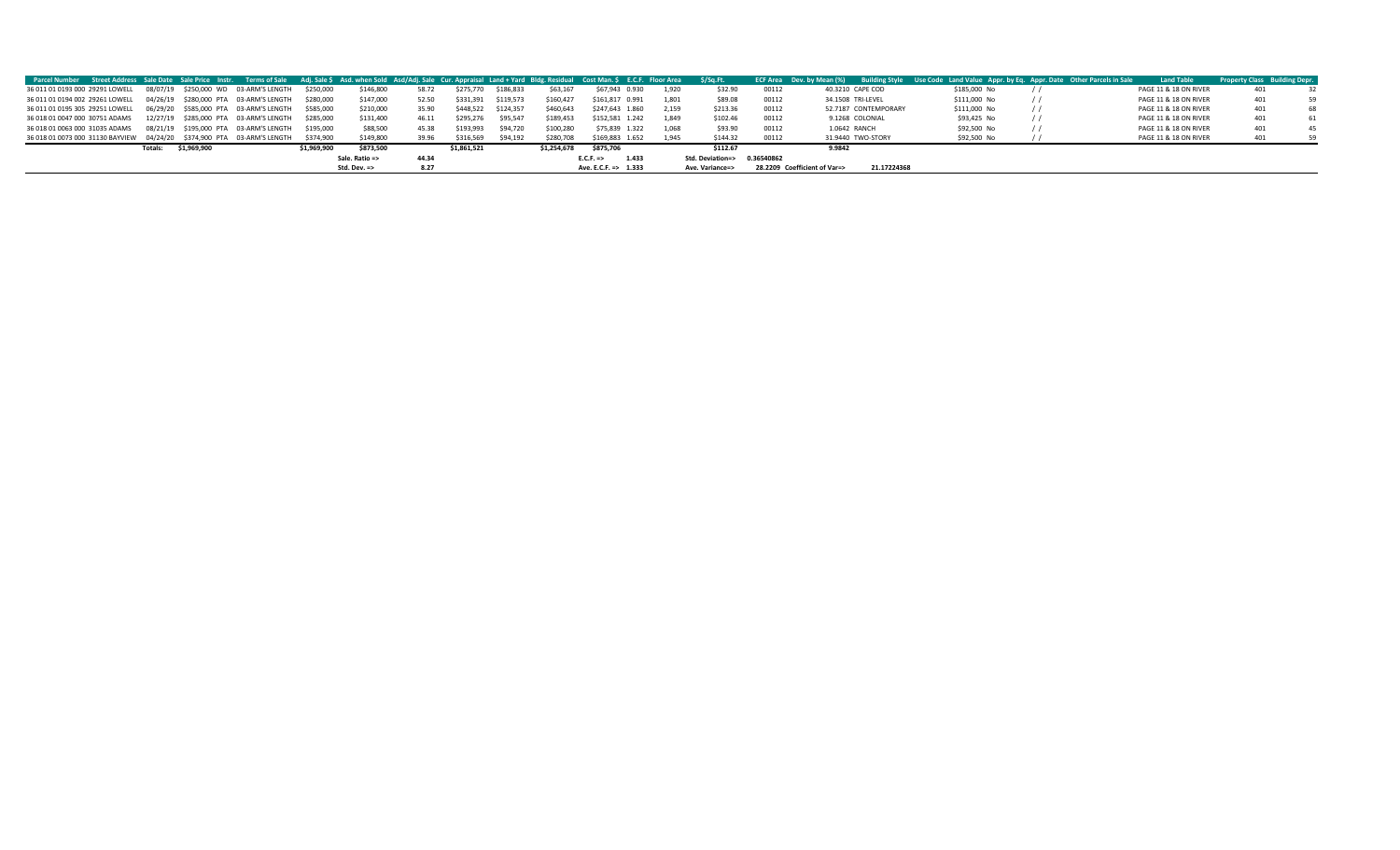| <b>Street Address</b><br><b>Parcel Number</b> | Sale Date | Sale Price Instr. | <b>Terms of Sale</b>          |             | Adj. Sale \$ Asd. when Sold Asd/Adj. Sale Cur. Appraisal Land + Yard Bldg. Residual |       |             |           |             | Cost Man. \$                  | E.C.F. Floor Area | \$/Sq.Ft.        |            | <b>ECF Area</b> Dev. by Mean (%) | <b>Building Style</b> | Use Code Land Value Appr. by Eq. Appr. Date Other Parcels in Sale | <b>Land Table</b>     | <b>Property Class Building Depr.</b> |    |
|-----------------------------------------------|-----------|-------------------|-------------------------------|-------------|-------------------------------------------------------------------------------------|-------|-------------|-----------|-------------|-------------------------------|-------------------|------------------|------------|----------------------------------|-----------------------|-------------------------------------------------------------------|-----------------------|--------------------------------------|----|
| 36 017 01 0683 000 29445 S GIBRALTAR          | 07/08/19  | \$347,000 PTA     | 03-ARM'S LENGTH               | \$347,000   | \$147,100                                                                           | 42.39 | \$342.422   | \$115,343 | \$231,657   | \$183,572 1.262               | 2.284             | \$101.43         | 0017       |                                  | 3.4018 TWO-STORY      | \$108,800 No                                                      | PAGE 17 & 18 ON CANAL | 401                                  |    |
| 36 017 01 0856 000 30718 TRIANGLE             | 10/18/19  | \$263,000 PTA     | 03-ARM'S LENGTH               | \$263,000   | \$104,900                                                                           | 39.89 | \$244,660   | \$63,820  | \$199,180   | \$146,192 1.362               | 2.024             | \$98.41          | 0017       |                                  | 6.6495 TWO-STORY      | \$61,200 No                                                       | PAGE 17 & 18 ON CANAL | 401                                  |    |
| 36 017 01 0882 000 30665 YOUNG                | 08/24/20  | S168,000 PTA      | 03-ARM'S LENGTH               | \$168,000   | \$82,400                                                                            | 49.05 | \$182,053   | \$92,839  | \$75,161    | \$72,121 1.042                | 1,363             | \$55.14          | 0017       |                                  | 25.3808 BUNGALOW      | \$87,448 No                                                       | PAGE 17 & 18 ON CANAL | 401                                  | 45 |
| 36 017 01 0949 000 30560 POINTE               | 11/06/20  | \$280,000 PTA     | 03-ARM'S LENGTH               | \$280,000   | \$95,300                                                                            | 34.04 | \$212,046   | \$62,467  | \$217,533   | \$120,921 1.799               | 1.630             | \$133.46         | 0017       |                                  | 50.3015 TWO-STORY     | \$59,840 No                                                       | PAGE 17 & 18 ON CANAL | 401                                  |    |
| 36 017 01 0958 000 30619 POINTE               | 02/22/21  | \$480,000 PTA     | 03-ARM'S LENGTH               | \$480,000   | \$210,400                                                                           | 43.83 | \$463,021   | \$138,756 | \$341,244   | \$262,138 1.302               | 2.066             | \$165.17         | 0017       |                                  | 0.5815 RANCH          | \$126,888 No                                                      | PAGE 17 & 18 ON CANAL | 401                                  |    |
| 36 017 01 0986 000 30429 E POINTE             | 08/27/19  |                   | \$316,000 PTA 03-ARM'S LENGTH | \$316,000   | \$147,600                                                                           | 46.71 | \$348,451   | \$63,259  | \$252,741   | \$230,551 1.096               | 2.368             | \$106.73         | 0017       |                                  | 19.9710 CONTEMPORARY  | \$61,200 No                                                       | PAGE 17 & 18 ON CANAL | 401                                  | 67 |
| 36 017 01 0988 000 30411 E POINTE             | 01/24/20  |                   | \$241.500 PTA 03-ARM'S LENGTH | \$241,500   | \$90,800                                                                            | 37.60 | \$213,048   | \$62,797  | \$178,703   | \$121,464 1.471               | 1.325             | \$134.87         | 0017       |                                  | 17.5286 BUNGALOW      | \$61,200 No                                                       | PAGE 17 & 18 ON CANAL | 401                                  | 64 |
| 36 017 01 1054 000 29785 POINTE               | 09/23/19  | \$185,000 PTA     | 03-ARM'S LENGTH               | \$185,000   | \$87,000                                                                            | 47.03 | \$203,497   | \$113,218 | \$71,782    | \$72,982 0.984                | 1.136             | \$63.19          | 0017       | 31.2401 RANCH                    |                       | \$108,800 No                                                      | PAGE 17 & 18 ON CANAL | 401                                  |    |
| 36 017 01 1073 000 29850 POINTE               | 01/10/20  | \$267,000 PTA     | 03-ARM'S LENGTH               | \$267.000   | \$130,400                                                                           | 48.84 | \$307.011   | \$112,275 | \$154.725   | \$157,426 0.983               | 2.036             | \$75.99          | 0017       |                                  | 31.3113 NEW RANCH     | \$108,800 No                                                      | PAGE 17 & 18 ON CANAL | 401                                  |    |
| 36 017 01 1091 000 30110 POINTE               | 03/09/21  | \$230,000 WD      | 03-ARM'S LENGTH               | \$230,000   | \$108,000                                                                           | 46.96 | \$237.946   | \$55,834  | \$174.166   | \$147.221 1.183               | 1.846             | \$94.35          | 0017       |                                  | 11.2929 COLONIAL      | \$54,400 No                                                       | PAGE 17 & 18 ON CANAL | 401                                  | 64 |
| 36 017 01 1097 000 30160 POINTE               | 11/20/20  | \$325,000 PTA     | 03-ARM'S LENGTH               | \$325,000   | \$109,400                                                                           | 33.66 | \$240.407   | \$60,002  | \$264.998   | \$145.841 1.817               | 1.566             | \$169.22         | 0017       |                                  | 52.1081 COLONIAL      | \$54,400 No                                                       | PAGE 17 & 18 ON CANAL | 401                                  | 66 |
| 36 017 01 1111 000 30485 WORTH                | 06/19/20  | \$320,000 PTA     | 03-ARM'S LENGTH               | \$320,000   | \$150,700                                                                           | 47.09 | \$334,075   | \$59,459  | \$260,541   | \$222,002 1.174               | 1.946             | \$133.89         | 0017       |                                  | 12.2356 TWO-STORY     | \$57,120 No                                                       | PAGE 17 & 18 ON CANAL | 401                                  |    |
| 36 017 01 1135 000 30115 WORTH                | 12/16/20  | \$355,000 PTA     | 03-ARM'S LENGTH               | \$355,000   | \$149,800                                                                           | 42.20 | \$330,009   | \$65,515  | \$289.485   | \$213,819 1.354               | 2.117             | \$136.74         | 0017       |                                  | 5.7923 TWO-STORY      | \$54,400 No                                                       | PAGE 17 & 18 ON CANAL | 401                                  |    |
| 36 017 01 1160 000 29829 S GIBRALTAR          | 10/27/20  | \$295,000 PTA     | 03-ARM'S LENGTH               | \$295,000   | \$138,100                                                                           | 46.81 | \$300.532   | \$114.194 | \$180.806   | \$150.637 1.200               | 1.616             | \$111.88         | 0017       |                                  | 9.5680 RANCH          | \$108,800 No                                                      | PAGE 17 & 18 ON CANAL | 401                                  |    |
| 36 018 01 0603 000 29920 BAYVIEW              | 05/27/20  | \$228,000 PTA     | 03-ARM'S LENGTH               | \$228,000   | \$95.100                                                                            | 41.71 | \$206,969   | \$56,899  | \$171.101   | \$121.318 1.410               | 2.117             | \$80.82          | 0017       |                                  | 11.4399 TWO-STORY     | \$54,400 No                                                       | PAGE 17 & 18 ON CANAL | 401                                  |    |
|                                               | Totals:   | \$4,300,500       |                               | \$4,300,500 | \$1,847,000                                                                         |       | \$4,166,147 |           | \$3,063,823 | \$2,368,205                   |                   | \$110.75         |            | 0.2224                           |                       |                                                                   |                       |                                      |    |
|                                               |           |                   |                               |             | Sale. Ratio =>                                                                      | 42.95 |             |           |             | 1.294<br>$E.C.F. \Rightarrow$ |                   | Std. Deviation=> | 0.25553106 |                                  |                       |                                                                   |                       |                                      |    |
|                                               |           |                   |                               |             | Std. Dev. $\Rightarrow$                                                             | 5.05  |             |           |             | Ave. E.C.F. => 1.296          |                   | Ave. Variance=>  |            | 19.2535 Coefficient of Var=>     | 14.85663183           |                                                                   |                       |                                      |    |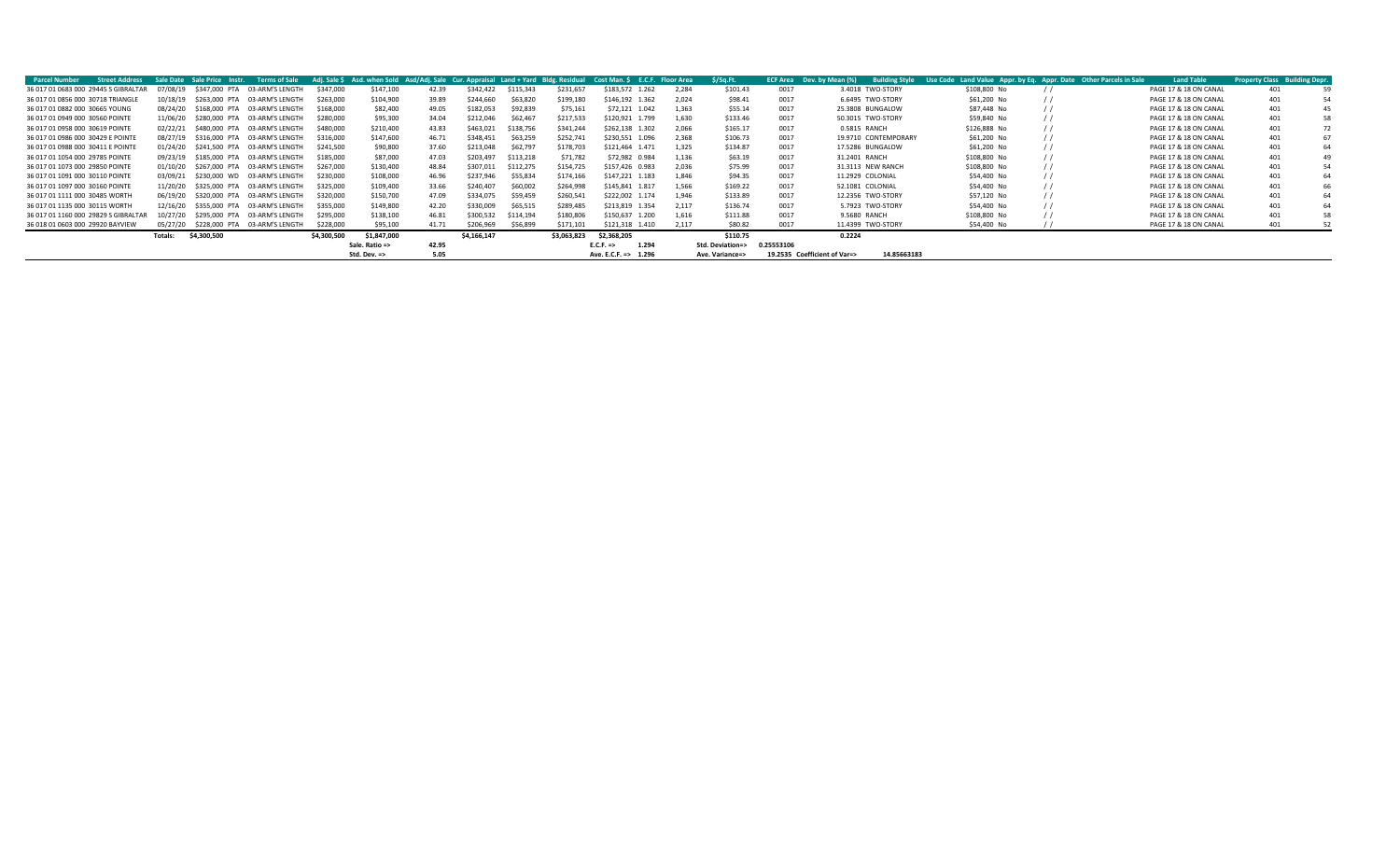| <b>Parcel Number Street Address Sale Date Sale Price Instr.</b>                          |         |             | <b>Terms of Sale</b>                   |             |                         |       |             |          | Adi. Sale S Asd. when Sold Asd/Adi. Sale Cur. Appraisal Land + Yard Bldg. Residual | Cost Man. S E.C.F. Floor Area |       | S/Sa.Ft.         |            | ECF Area Dev. by Mean (%) Building Style Use Code Land Value Appr. by Eq. Appr. Date Other Parcels in Sale |             |                    | <b>Land Table</b> | <b>Property Class Building Depr.</b> |    |
|------------------------------------------------------------------------------------------|---------|-------------|----------------------------------------|-------------|-------------------------|-------|-------------|----------|------------------------------------------------------------------------------------|-------------------------------|-------|------------------|------------|------------------------------------------------------------------------------------------------------------|-------------|--------------------|-------------------|--------------------------------------|----|
| 36 017 01 0716 002 14154 NAVARRE  10/09/19  \$135,000 PTA  03-ARM'S LENGTH               |         |             |                                        | \$135,000   | \$55,100                | 40.81 | \$128.442   | \$36,867 | \$98,133                                                                           | \$80,754 1.215                | 1.534 | \$63.97          | 00172      | 0.0039 BI-LEVEL                                                                                            | \$33,840 No |                    | PAGE 17 OFF WATER | 401                                  |    |
| 36 017 01 0718 002 14166 NAVARRE  10/28/20  \$196,000 PTA  03-ARM'S LENGTH               |         |             |                                        | \$196,000   | \$78,300                | 39.95 | \$173.924   | \$53,702 | \$142,298                                                                          | \$106,016 1.342               | 1.778 | \$80.03          | 00172      | 12.6984 TRI-LEVEL                                                                                          | \$48,240 No |                    | PAGE 17 OFF WATER | 401                                  | 45 |
| 36 017 01 0726 002 14242 NAVARRE  09/15/20  \$198,000 PTA  03-ARM'S LENGTH               |         |             |                                        | \$198,000   | \$78,200                | 39.49 | \$177,926   | \$41,271 | \$156,729                                                                          | \$120,507 1.301               | 2,005 | \$78.17          | 00172      | 8.5330 BI-LEVEL                                                                                            | \$37,800 No |                    | PAGE 17 OFF WATER | 401                                  | 45 |
| 36 017 01 0729 002 14306 NAVARRE  01/15/21  \$170,000 PTA  03-ARM'S LENGTH               |         |             |                                        | \$170,000   | \$63,900                | 37.59 | \$144.407   | \$42,057 | \$127,943                                                                          | \$90,256 1.418                | 1.634 | \$78.30          | 00172      | 20.2312 BI-LEVEL                                                                                           | \$37,800 No |                    | PAGE 17 OFF WATER | 401                                  | 45 |
| 36 017 01 0901 300 30622 YOUNG                                                           |         |             | 07/31/19 \$235,000 PTA 03-ARM'S LENGTH | \$235,000   | \$109,700               | 46.68 | \$248.211   | \$90,563 | \$144.437                                                                          | \$139,019 1.039               | 2.563 | \$56.35          | 00172      | 17.6279 TWO-STORY                                                                                          | \$86,400 No |                    | PAGE 17 OFF WATER | 401                                  | 54 |
| 36 017 01 1184 002 14139 NAVARRE  11/15/19  S169.900 PTA  03-ARM'S LENGTH                |         |             |                                        | \$169,900   | \$61,300                | 36.08 | \$144.123   | \$36,450 | \$133,450                                                                          | \$94.950 1.405                | 1.585 | \$84.20          | 00172      | 19.0231 BI-LEVEL                                                                                           | \$36,000 No |                    | PAGE 17 OFF WATER | 401                                  | 45 |
| 36 017 01 1212 002 14449 NAVARRE  01/08/21  \$193.800 PTA  03-ARM'S LENGTH               |         |             |                                        | \$193,800   | \$98,800                | 50.98 | \$222.091   | \$43,872 | \$149,928                                                                          | \$157,160 0.954               | 1.408 | \$106.48         | 00172      | 26.1264 COLONIAL                                                                                           | \$41,040 No |                    | PAGE 17 OFF WATER | 401                                  | 74 |
| 36 017 01 1226 002 14544 STOEFLET  05/06/19  \$137,000 PTA  03-ARM'S LENGTH              |         |             |                                        | \$137,000   | \$67,200                | 49.05 | \$154.045   | \$32,038 | \$104.962                                                                          | \$107,590 0.976               | 1.618 | \$64.87          | 00172      | 23.9675 CAPE COD                                                                                           | \$31,680 No |                    | PAGE 17 OFF WATER | 401                                  | 49 |
| 36 017 01 1244 002 14324 STOEFLET  04/03/20    \$162.500 PTA    03-ARM'S LENGTH          |         |             |                                        | \$162,500   | \$61,600                | 37.91 | \$135.994   | \$40,910 | \$121,590                                                                          | \$83,848 1.450                | 999   | \$121.71         | 00172      | 23.4869 RANCH                                                                                              | \$37,440 No |                    | PAGE 17 OFF WATER | 401                                  | 49 |
| 36 017 01 1257 000 14144 STOEFLET  07/01/19  \$167,000 PTA  19-MULTI PARCEL ARM'S LENGTH |         |             |                                        | \$167,000   | \$81,600                | 48.86 | \$174,930   | \$64.212 | \$102,788                                                                          | \$97,635 1.053                | 1.559 | \$65.93          | 00172      | 16.2470 BI-LEVEL                                                                                           | \$57,400 No | 36 017 01 1256 000 | PAGE 17 OFF WATER | 401                                  | 65 |
|                                                                                          | Totals: | \$1,764,200 |                                        | \$1,764,200 | \$755,700               |       | \$1,704,093 |          | \$1.282.258                                                                        | \$1,077,735                   |       | \$80.00          |            | 2.5477                                                                                                     |             |                    |                   |                                      |    |
|                                                                                          |         |             |                                        |             | Sale. Ratio =>          | 42.84 |             |          |                                                                                    | 1.190<br>$E.C.F. =>$          |       | Std. Deviation=> | 0.19403928 |                                                                                                            |             |                    |                   |                                      |    |
|                                                                                          |         |             |                                        |             | Std. Dev. $\Rightarrow$ | 5.55  |             |          |                                                                                    | Ave. E.C.F. => 1.215          |       | Ave. Variance=>  |            | 16.7945 Coefficient of Var=><br>13.81982874                                                                |             |                    |                   |                                      |    |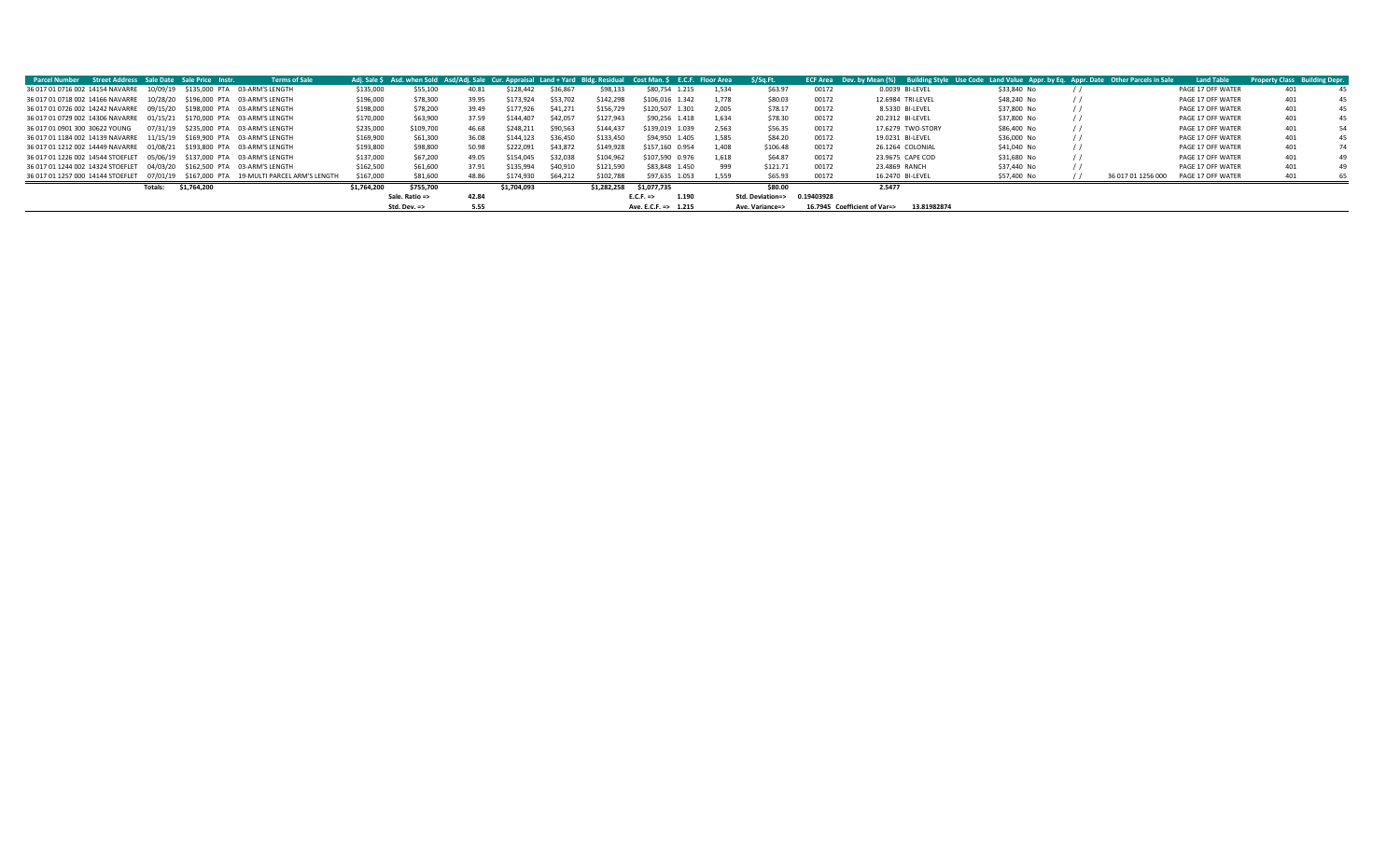| Parcel Number                        | <b>Street Address</b> |          | Sale Date Sale Price Instr | <b>Terms of Sale</b>          |             |                         |       |             |          |             | Adi. Sale \$ Asd. when Sold Asd/Adi. Sale Cur. Appraisal Land + Yard Bldg. Residual Cost Man. \$ E.C.F. Floor Area |       | \$/Sq.Ft         |            | <b>ECF Area</b> Dev. by Mean (%) | Building Style Use Code Land Value Appr. by Eq. Appr. Date Other Parcels in Sale |            | <b>Land Table</b>      | <b>Property Class E</b> | uilding Depr   |
|--------------------------------------|-----------------------|----------|----------------------------|-------------------------------|-------------|-------------------------|-------|-------------|----------|-------------|--------------------------------------------------------------------------------------------------------------------|-------|------------------|------------|----------------------------------|----------------------------------------------------------------------------------|------------|------------------------|-------------------------|----------------|
| 36 017 01 1286 002 14129 STOEFLET    |                       | 02/09/21 |                            | \$170,000 PTA 03-ARM'S LENGTH | \$170,000   | \$62,300                | 36.65 | \$137,390   | \$33,788 | \$136,212   | \$96,284 1.415                                                                                                     | 1,585 | \$85.94          | 0018       | 25.7659 BI-LEVEL                 | \$33,390 No                                                                      | $\prime$   | PAGE 17 & 18 OFF RIVER | 401                     |                |
| 36 017 01 1292 000 14203 STOEFLET    |                       | 10/27/20 |                            | \$154,000 PTA 03-ARM'S LENGTH | \$154,000   | \$67,400                | 43.77 | \$147,478   | \$49,789 | \$104.211   | \$90,789 1.148                                                                                                     | 1.264 | \$82.45          | 0018       | 0.9188 RANCH                     | \$49,000 No                                                                      |            | PAGE 17 & 18 OFF RIVER | 401                     |                |
| 36 017 01 1326 000 30057 YOUNG       |                       | 04/23/20 |                            | \$167,000 PTA 03-ARM'S LENGTH | \$167,000   | \$68,500                | 41.02 | \$151,590   | \$39,144 | \$127,856   | \$104.504 1.223                                                                                                    | 1.354 | \$94.43          | 0018       | 6.6433 RANCH                     | \$37,100 No                                                                      |            | PAGE 17 & 18 OFF RIVER |                         |                |
| 36 017 01 1336 002 30584 S GIBRALTAR |                       | 10/31/19 |                            | \$150,000 PTA 03-ARM'S LENGTH | \$150,000   | \$55,600                | 37.07 | \$133,104   | \$37,100 | \$112,900   | \$89,223 1.265                                                                                                     | 1,053 | \$107.22         | 0018       | 10.8343 RANCH                    | \$37,100 No                                                                      |            | PAGE 17 & 18 OFF RIVER | 401                     | 49             |
| 36 017 01 1341 000 30082 LISCH       |                       | 03/12/20 |                            | \$125,000 PTA 03-ARM'S LENGTH | \$125,000   | \$52,100                | 41.68 | \$125,219   | \$36,967 | \$88,033    | \$82.019 1.073                                                                                                     | 1.066 | \$82.58          | 0018       | 8.3695 RANCH                     | \$35,000 No                                                                      |            | PAGE 17 & 18 OFF RIVER | 401                     | 49             |
| 36 017 01 1352 002 29956 LISCH       |                       | 10/29/19 |                            | \$148,500 WD 03-ARM'S LENGTH  | \$148,500   | \$58,200                | 39.19 | \$141,184   | \$35,428 | \$113,072   | \$98,286 1.150                                                                                                     | 1,221 | \$92.61          | 0018       | 0.6590 RANCH                     | \$35,000 No                                                                      |            | PAGE 17 & 18 OFF RIVER | 401                     | $\Delta$       |
| 36 017 01 1484 000 30369 YOUNG       |                       | 11/09/20 |                            | \$218,000 PTA 03-ARM'S LENGTH | \$218,000   | \$74,800                | 34.31 | \$167.299   | \$37,364 | \$180,636   | \$120,757 1.496                                                                                                    | 1,288 | \$140.25         | 0018       | 33.8833 RANCH                    | \$35,910 No                                                                      |            | PAGE 17 & 18 OFF RIVER | 401                     | 56             |
| 36 017 01 1489 000 30433 YOUNG       |                       | 06/06/19 |                            | \$170,500 PTA 03-ARM'S LENGTH | \$170,500   | \$83,300                | 48.86 | \$194.109   | \$73,593 | \$96,907    | \$112,004 0.865                                                                                                    | 1.304 | \$74.32          | 0018       | 29.1813 RANCH                    | \$71,890 No                                                                      |            | PAGE 17 & 18 OFF RIVER | 401                     | $\Delta$       |
| 36 017 01 1498 000 30456 LISCH       |                       | 08/30/19 |                            | \$127,000 PTA 03-ARM'S LENGTH | \$127,000   | \$52,800                | 41.57 | \$126.669   | \$34.047 | \$92,953    | \$86,080 1,080                                                                                                     | 1.098 | \$84.66          | 0018       | 7.7180 RANCH                     | \$32,200 No                                                                      |            | PAGE 17 & 18 OFF RIVER |                         | 49             |
| 36 017 01 1533 002 30411 LISCH       |                       | 08/13/19 |                            | \$130,000 PTA 03-ARM'S LENGTH | \$130,000   | \$56,500                | 43.46 | \$142.339   | \$37.579 | \$92,421    | \$97,361 0.949                                                                                                     | 1.098 | \$84.17          | 0018       | 20.7760 RANCH                    | \$31,990 No                                                                      |            | PAGE 17 & 18 OFF RIVER |                         | $\Delta$       |
| 36 017 01 1536 002 30439 LISCH       |                       | 04/02/20 |                            | \$153,500 PTA 03-ARM'S LENGTH | \$153,500   | \$63,600                | 41.43 | \$141.518   | \$31,990 | \$121,510   | \$101,792 1.194                                                                                                    | 1,082 | \$112.30         | 0018       | 3.6685 RANCH                     | \$31,990 No                                                                      |            | PAGE 17 & 18 OFF RIVER |                         | $\Delta$       |
| 36 017 01 1567 000 30333 MARR        |                       | 09/30/20 |                            | \$225,000 PTA 03-ARM'S LENGTH | \$225,000   | \$113,700               | 50.53 | \$256.313   | \$49,060 | \$175,940   | \$192,614 0.913                                                                                                    | 1,646 | \$106.89         | 0018       | 24.3594 NEW RANCH                | \$47,390 No                                                                      |            | PAGE 17 & 18 OFF RIVER |                         |                |
| 36 018 01 0147 000 30031 BAYVIEW     |                       | 02/27/20 |                            | \$137,000 WD 03-ARM'S LENGTH  | \$137,000   | \$48,200                | 35.18 | \$116.015   | \$30,300 | \$106,700   | \$79,661 1.339                                                                                                     | 1,053 | \$101.33         | 0018       | 18,2404 RANCH                    | \$28,000 No                                                                      |            | PAGE 17 & 18 OFF RIVER |                         | 52             |
| 36 018 01 0147 000 30031 BAYVIEW     |                       | 04/12/19 |                            | \$137,000 PTA 03-ARM'S LENGTH | \$137,000   | \$48,200                | 35.18 | \$116,015   | \$30,300 | \$106,700   | \$79,661 1.339                                                                                                     | 1,053 | \$101.33         | 0018       | 18.2404 RANCH                    | \$28.000 No                                                                      |            | PAGE 17 & 18 OFF RIVER |                         | 52             |
| 36 018 01 0162 000 30461 BAYVIEW     |                       | 12/04/20 |                            | \$179,999 PTA 03-ARM'S LENGTH | \$179,999   | \$74,100                | 41.17 | \$165.429   | \$33,166 | \$146.833   | \$122,921 1.195                                                                                                    | 1,532 | \$95.84          | 0018       | 3.7506 RANCH                     | \$32,200 No                                                                      |            | PAGE 17 & 18 OFF RIVER |                         | 54             |
| 36 018 01 0188 000 30773 BAYVIEW     |                       | 08/30/19 |                            | \$186,000 PTA 03-ARM'S LENGTH | \$186,000   | \$78,100                | 41.99 | \$181.435   | \$69,701 | \$116,299   | \$103.842 1.120                                                                                                    | 1.562 | \$74.46          | 0018       | 3.7064 RANCH                     | \$65,100 No                                                                      |            | PAGE 17 & 18 OFF RIVER | 401                     | 45             |
| 36 018 01 0196 000 31047 BAYVIEW     |                       | 06/28/19 |                            | \$190,000 PTA 03-ARM'S LENGTH | \$190,000   | \$71,500                | 37.63 | \$158.667   | \$49,605 | \$140,395   | \$101,359 1.385                                                                                                    | 1.575 | \$89.14          | 0018       | 22.8104 RANCH                    | \$47.390 No                                                                      |            | PAGE 17 & 18 OFF RIVER | 401                     | 50             |
| 36 018 01 0217 000 30988 ADAMS       |                       | 12/23/19 |                            | \$107,500 PTA 03-ARM'S LENGTH | \$107,500   | \$50,200                | 46.70 | \$121.454   | \$35,000 | \$72,500    | \$80,348 0.902                                                                                                     | 1.066 | \$68.01          | 0018       | 25.4696 RANCH                    | \$35,000 No                                                                      |            | PAGE 17 & 18 OFF RIVER | 40 <sup>4</sup>         | 51             |
| 36 018 01 0241 000 30802 ADAMS       |                       | 05/20/19 |                            | \$135,000 PTA 03-ARM'S LENGTH | \$135,000   | \$49,400                | 36.59 | \$120.864   | \$30,800 | \$104,200   | \$83,703 1.245                                                                                                     | 992   | \$105.04         | 0018       | 8.7858 RANCH                     | \$30,800 No                                                                      |            | PAGE 17 & 18 OFF RIVER |                         | 54             |
| 36 018 01 0243 000 30772 ADAMS       |                       | 12/22/20 |                            | \$137,000 PTA 03-ARM'S LENGTH | \$137,000   | \$52,300                | 38.18 | \$114.554   | \$35,543 | \$101,457   | \$73,430 1.382                                                                                                     | 1.161 | \$87.39          | 0018       | 22.4652 RANCH                    | \$35,000 No                                                                      |            | PAGE 17 & 18 OFF RIVER |                         |                |
| 36 018 01 0248 000 13249 LESLIE      |                       | 08/21/20 |                            | \$120,000 PTA 03-ARM'S LENGTH | \$120,000   | \$47,400                | 39.50 | \$106,593   | \$28,889 | \$91,111    | \$72,216 1.262                                                                                                     | 1.140 | \$79.92          | 0018       | 10.4627 RANCH                    | \$28,000 No                                                                      |            | PAGE 17 & 18 OFF RIVER |                         |                |
| 36 018 01 0280 000 13246 IVY         |                       | 12/18/19 |                            | \$132,000 PTA 03-ARM'S LENGTH | \$132,000   | \$46,800                | 35.45 | \$114,397   | \$28,415 | \$103,585   | \$79,909 1.296                                                                                                     | 1.148 | \$90.23          | 0018       | 13.9263 RANCH                    | \$28,000 No                                                                      |            | PAGE 17 & 18 OFF RIVER |                         |                |
| 36 018 01 0292 002 13345 ADDISON     |                       | 12/09/19 |                            | \$160,000 WD 03-ARM'S LENGTH  | \$160,000   | \$75,300                | 47.06 | \$179,660   | \$57,220 | \$102,780   | \$113,792 0.903                                                                                                    | 981   | \$104.77         | 0018       | 25.3797 RANCH                    | \$56,000 No                                                                      |            | PAGE 17 & 18 OFF RIVER |                         |                |
| 36 018 01 0369 000 13436 GERALD      |                       | 07/18/19 |                            | \$122,000 PTA 03-ARM'S LENGTH | \$122,000   | \$45,000                | 36.89 | \$109,797   | \$28,642 | \$93,358    | \$75,423 1.238                                                                                                     | 1,020 | \$91.53          | 0018       | 8.0769 RANCH                     | \$28,000 No                                                                      |            | PAGE 17 & 18 OFF RIVER |                         |                |
| 36 018 01 0405 000 13637 WRIGHT      |                       | 08/10/20 |                            | \$115,000 PTA 03-ARM'S LENGTH | \$115,000   | \$46,800                | 40.70 | \$105.792   | \$30,212 | \$84,788    | \$70.242 1.207                                                                                                     | 1.161 | \$73.03          | 0018       | 5.0065 RANCH                     | \$28,000 No                                                                      |            | PAGE 17 & 18 OFF RIVER |                         |                |
| 36 018 01 0439 000 13401 ROSE        |                       | 02/17/20 | \$89,000 WD                | 03-ARM'S LENGTH               | \$89,000    | \$44,300                | 49.78 | \$105,168   | \$31,500 | \$57,500    | \$68,465 0.840                                                                                                     | 1,123 | \$51.20          | 0018       | 31.7176 CAPE COD                 | \$31,500 No                                                                      |            | PAGE 17 & 18 OFF RIVER | 401                     | $\Delta$       |
| 36 018 01 0447 000 13593 ROSE        |                       | 01/31/20 |                            | \$160,000 PTA 03-ARM'S LENGTH | \$160,000   | \$73,900                | 46.19 | \$173,739   | \$63,580 | \$96,420    | \$102,378 0.942                                                                                                    | 1.142 | \$84.43          | 0018       | 21.5224 RANCH                    | \$56,000 No                                                                      |            | PAGE 17 & 18 OFF RIVER |                         | 54             |
| 36 018 01 0447 000 13593 ROSE        |                       | 06/28/19 |                            | \$163,000 WD 03-ARM'S LENGTH  | \$163,000   | \$73,900                | 45.34 | \$173,739   | \$63,580 | \$99,420    | \$102.378 0.971                                                                                                    | 1.142 | \$87.06          | 0018       | 18,5921 RANCH                    | \$56.000 No                                                                      |            | PAGE 17 & 18 OFF RIVER |                         | 54             |
| 36 018 01 0451 000 13629 ROSE        |                       | 10/27/20 |                            | \$138,000 WD 03-ARM'S LENGTH  | \$138,000   | \$47,000                | 34.06 | \$103,663   | \$28,513 | \$109,487   | \$69,842 1.568                                                                                                     | 900   | \$121.65         | 0018       | 41.0613 BUNGALOW                 | \$28.000 No                                                                      |            | PAGE 17 & 18 OFF RIVER | 401                     | $\Delta$       |
| 36 018 01 0457 000 13652 ROSE        |                       | 11/01/19 |                            | \$140,000 PTA 03-ARM'S LENGTH | \$140,000   | \$66,400                | 47.43 | \$154,046   | \$61,768 | \$78.232    | \$85,760 0.912                                                                                                     | 1,105 | \$70.80          | 0018       | 24.4808 RANCH                    | \$56,000 No                                                                      |            | PAGE 17 & 18 OFF RIVER | 401                     | $\Delta$       |
| 36 018 01 0504 000 13653 STOEFLET    |                       | 09/20/19 |                            | \$207,000 PTA 03-ARM'S LENGTH | \$207,000   | \$68,100                | 32.90 | \$169.131   | \$40,113 | \$166,887   | \$119.905 1.392                                                                                                    | 1.484 | \$112.46         | 0018       | 23.4799 TWO-STORY                | \$38,500 No                                                                      |            | PAGE 17 & 18 OFF RIVER | 401                     | $\mathbf{A}^t$ |
| 36 018 01 0543 000 29950 ADAMS       |                       | 08/28/20 |                            | \$185,000 PTA 03-ARM'S LENGTH | \$185,000   | \$83,700                | 45.24 | \$183.476   | \$58,643 | \$126.357   | \$116.016 1.089                                                                                                    | 1.494 | \$84.58          | 0018       | 6.7889 RANCH                     | \$56,000 No                                                                      |            | PAGE 17 & 18 OFF RIVER | 401                     |                |
| 36 018 01 0545 000 29938 ADAMS       |                       | 07/19/19 |                            | \$85,000 PTA 03-ARM'S LENGTH  | \$85,000    | \$39,000                | 45.88 | \$95.247    | \$35,000 | \$50,000    | \$55,992 0.893                                                                                                     | 961   | \$52.03          | 0018       | 26.4035 RANCH                    | \$35,000 No                                                                      |            | PAGE 17 & 18 OFF RIVER | 401                     |                |
| 36 018 01 0560 300 13455 GRANDVIEW   |                       | 08/12/19 |                            | \$165,000 WD 03-ARM'S LENGTH  | \$165,000   | \$67,400                | 40.85 | \$158,303   | \$56,000 | \$109,000   | \$95,077 1.146                                                                                                     | 1.007 | \$108.24         | 0018       | 1.0588 RANCH                     | \$56,000 No                                                                      | $\prime$ / | PAGE 17 & 18 OFF RIVER | 401                     |                |
|                                      |                       | Totals:  | \$5.128.999                |                               | \$5.128.999 | \$2,105,800             |       | \$4.891.396 |          | \$3.706.660 | \$3.224.031                                                                                                        |       | \$90.65          |            | 0.7328                           |                                                                                  |            |                        |                         |                |
|                                      |                       |          |                            |                               |             | Sale. Ratio =>          | 41.06 |             |          |             | 1.150<br>E.C.F.                                                                                                    |       | Std. Deviation=> | 0.19750141 |                                  |                                                                                  |            |                        |                         |                |
|                                      |                       |          |                            |                               |             | Std. Dev. $\Rightarrow$ | 4.91  |             |          |             | Ave. E.C.F. => 1.157                                                                                               |       | Ave. Variance=>  |            | 16.3001 Coefficient of Var=>     | 14.08794442                                                                      |            |                        |                         |                |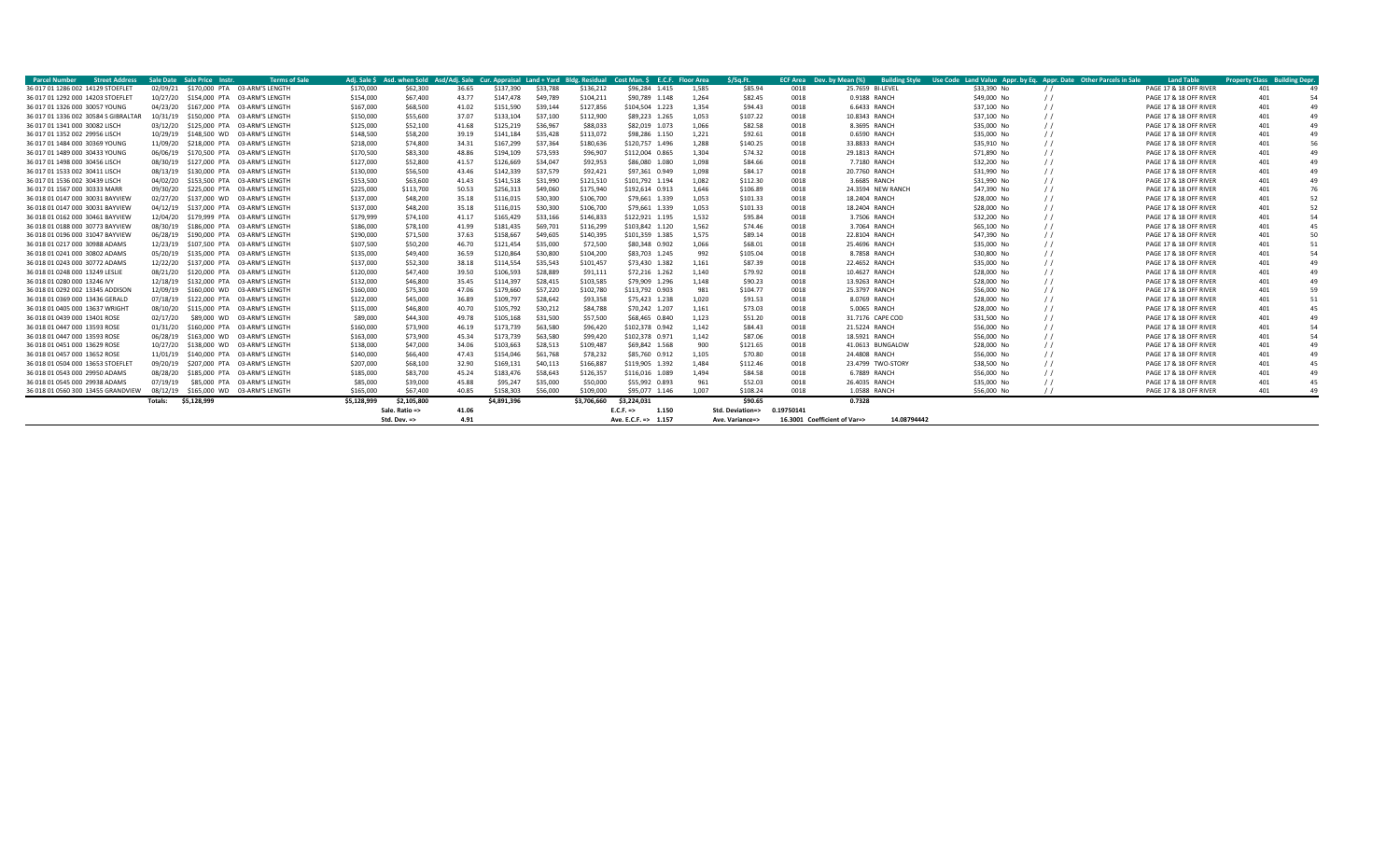| <b>Parcel Number Street Address Sale Date Sale Price Instr.</b>           |                        | <b>Terms of Sale</b>                   |             | Adj. Sale \$ Asd. when Sold Asd/Adj. Sale Cur. Appraisal Land + Yard Bldg. Residual Cost Man. \$ E.C.F. Floor Area \$/Sq.Ft. |       |             |           |             |                      |       |       |                  |            |                             |                   | ECF Area Dev. by Mean (%) Building Style Use Code Land Value Appr. by Eq. Appr. Date Other Parcels in Sale Land Table Property Class Building Depr. |          |              |     |    |
|---------------------------------------------------------------------------|------------------------|----------------------------------------|-------------|------------------------------------------------------------------------------------------------------------------------------|-------|-------------|-----------|-------------|----------------------|-------|-------|------------------|------------|-----------------------------|-------------------|-----------------------------------------------------------------------------------------------------------------------------------------------------|----------|--------------|-----|----|
| 36 019 01 0018 000 30579 ISLAND                                           |                        | 11/08/19 \$230,000 PTA 03-ARM'S LENGTH | \$230,000   | \$102,800                                                                                                                    | 44.70 | \$221,749   | \$92,752  | \$137,248   | \$95,553             | 1.436 | 1.727 | \$79.47          | 0019       |                             | 2.5282 CAPE COD   | \$92,500 No                                                                                                                                         |          | HORSE ISLAND | 401 |    |
| 36 019 01 0051 003 31140 ISLAND                                           |                        | 07/25/19 \$425,000 PTA 03-ARM'S LENGTH | \$425,000   | \$179,900                                                                                                                    | 42.33 | \$388,183   | \$168,519 | \$256,481   | \$162,714 1.576      |       | 2.046 | \$125.36         | 0019       |                             | 16.5200 TWO-STORY | \$168,350 No                                                                                                                                        |          | HORSE ISLAND |     | 54 |
| 36 019 01 0052 002 31122 ISLAND                                           |                        | 10/23/19 \$387,500 PTA 03-ARM'S LENGTH | \$387,500   | \$168,600                                                                                                                    | 43.51 | \$379,657   | \$102,580 | \$284,920   | \$205,242            | 1.388 | 2.102 | \$135.55         | 0019       |                             | 2.2855 TWO-STORY  | \$96,200 No                                                                                                                                         | $\prime$ | HORSE ISLAND | 401 | 61 |
| 36 019 01 0052 002 31122 ISLAND  09/30/19  \$387.500 WD  03-ARM'S LENGTH  |                        |                                        | \$387,500   | \$168,600                                                                                                                    | 43.51 | \$379,657   | \$102,580 | \$284,920   | \$205.242            | 1.388 | 2.102 | \$135.55         | 0019       |                             | 2.2855 TWO-STORY  | \$96,200 No                                                                                                                                         |          | HORSE ISLAND | 401 | 61 |
| 36 019 01 0053 003 31110 ISLAND  03/08/21  \$205,000 PTA  03-ARM'S LENGTH |                        |                                        | \$205,000   | \$105,700                                                                                                                    | 51.56 | \$226,959   | \$86,359  | \$118,641   | \$104,148 1.139      |       | 1.600 | \$74.15          | 0019       |                             | 27.1912 TWO-STORY | \$83,250 No                                                                                                                                         |          | HORSE ISLAND | 401 |    |
| 36 019 01 0076 000 30666 ISLAND                                           |                        | 07/08/20 \$293,000 PTA 03-ARM'S LENGTH | \$293,000   | \$122,700                                                                                                                    | 41.88 | \$269.828   | \$102,301 | \$190,699   | \$124,094 1.537      |       | 1.532 | \$124.48         | 0019       |                             | 12.5661 TWO-STORY | \$94,905 No                                                                                                                                         |          | HORSE ISLAND | 401 | 63 |
| 36 019 01 0078 000 30630 ISLAND                                           |                        | 02/24/20 \$295.000 PTA 03-ARM'S LENGTH | \$295,000   | \$128,200                                                                                                                    | 43.46 | \$286.410   | \$101.002 | \$193,998   | \$137.339            | 1.413 | 1.615 | \$120.12         | 0019       |                             | 0.1478 TWO-STORY  | \$92,500 No                                                                                                                                         |          | HORSE ISLAND |     |    |
|                                                                           | \$2,223,000<br>Totals: |                                        | \$2,223,000 | \$976,500                                                                                                                    |       | \$2.152.443 |           | \$1,466.907 | \$1,034,333          |       |       | \$113.52         |            | 0.7147                      |                   |                                                                                                                                                     |          |              |     |    |
|                                                                           |                        |                                        |             | Sale. Ratio =>                                                                                                               | 43.93 |             |           |             | $E.C.F. =>$          | 1.418 |       | Std. Deviation=> | 0.14065555 |                             |                   |                                                                                                                                                     |          |              |     |    |
|                                                                           |                        |                                        |             | Std. Dev. $\Rightarrow$                                                                                                      | 3.28  |             |           |             | Ave. E.C.F. => 1.411 |       |       | Ave. Variance=>  |            | 9.0749 Coefficient of Var=> | 6.431217157       |                                                                                                                                                     |          |              |     |    |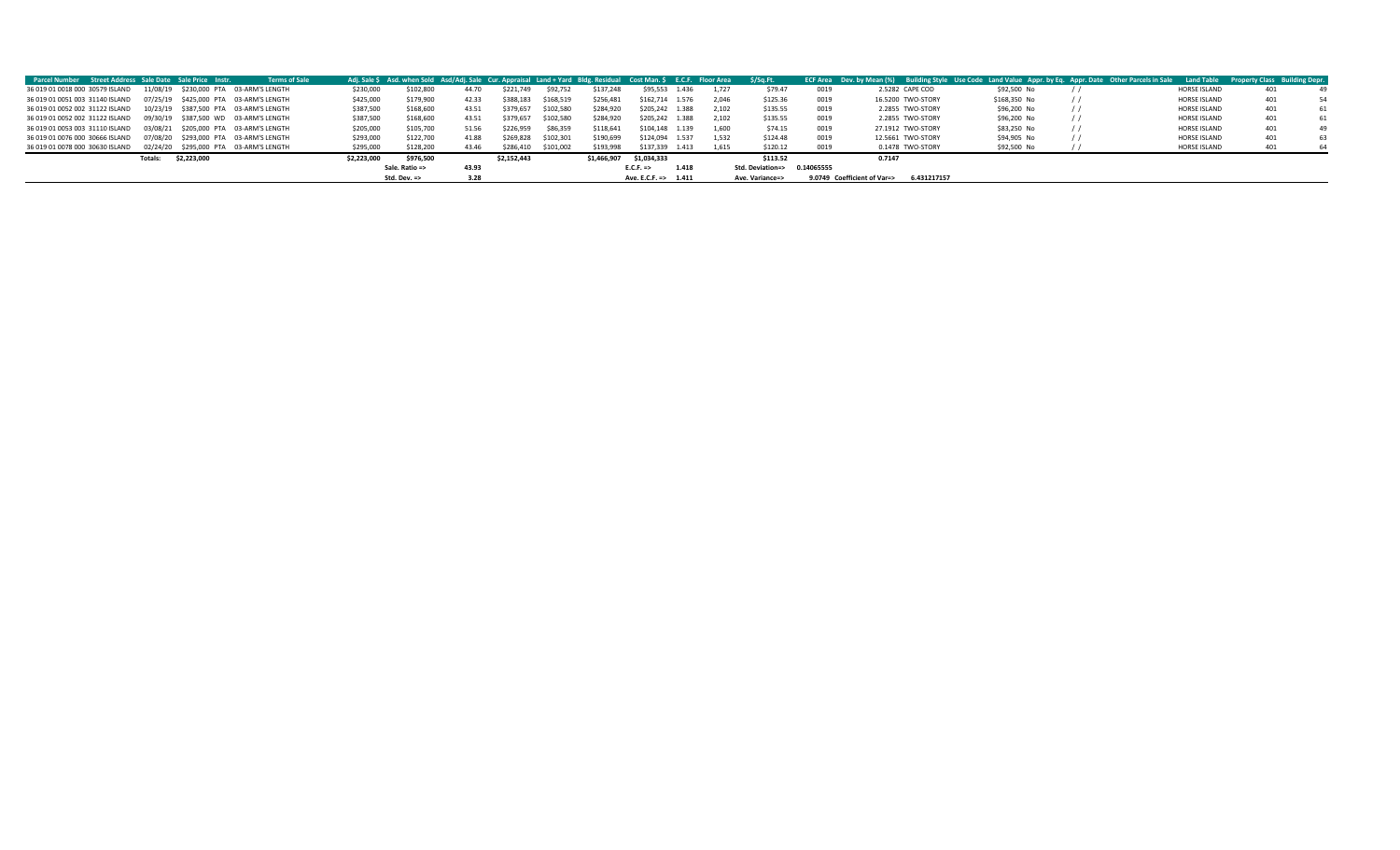| <b>Parcel Number</b>                         | <b>Street Address</b> |         |             | Sale Date Sale Price Instr. Terms of Sale Adj. Sale \$Asd. when Sold Asd/Adj. Sale Cur. Appraisal Land + Yard Bldg. Residual Cost Man. \$E.C.F. Floor Area |             |                |       |             |          |             |                      |       |       | S/Sa.Ft.                    |       | ECF Area Dev. by Mean (%) Building Style Use Code Land Value Appr. by Eq. Appr. Date Other Parcels in Sale |             | <b>Land Table</b>         | <b>Property Class Building Depr.</b> |  |
|----------------------------------------------|-----------------------|---------|-------------|------------------------------------------------------------------------------------------------------------------------------------------------------------|-------------|----------------|-------|-------------|----------|-------------|----------------------|-------|-------|-----------------------------|-------|------------------------------------------------------------------------------------------------------------|-------------|---------------------------|--------------------------------------|--|
| 36 009 01 0033 000 28735 SUGAR ISLAND COURT  |                       |         |             | 01/14/21 \$300,000 PTA 03-ARM'S LENGTH                                                                                                                     | \$300,000   | \$122,100      | 40.70 | \$265,363   | \$39,592 | \$260,408   | \$310,979 0.837      |       | 2.371 | \$109.83                    | 009.1 | 6.2416 COLONIAL                                                                                            | \$35,422 No | <b>ISLAND ESTATES SUB</b> |                                      |  |
| 36 009 01 0048 000 28985 SUGAR ISLAND COURT  |                       |         |             | 08/13/20 \$287.000 PTA 03-ARM'S LENGTH                                                                                                                     | \$287.000   | \$114,300      | 39.83 | \$248,597   | \$43,046 | \$243.954   | \$283,128 0.862      |       | 1.936 | \$126.01                    | 009.1 | 8.6674 RANCH                                                                                               | \$37,800 No | <b>ISLAND ESTATES SUB</b> | 401                                  |  |
| 36 009 02 0053 000 13987 CELERON ISLAND LANE |                       |         |             | 08/31/20 \$320,000 PTA 03-ARM'S LENGTH                                                                                                                     | \$320,000   | \$125,900      | 39.34 | \$273,146   | \$62,754 | \$257.246   | \$289,796 0.888      |       | 1.883 | \$136.61                    | 009.1 | 11.2715 RANCH                                                                                              | \$40,500 No | <b>ISLAND ESTATES SUB</b> | 401                                  |  |
| 36 009 02 0054 000 13981 CELERON ISLAND LANE |                       |         |             | 04/30/19 \$247,000 PTA 03-ARM'S LENGTH                                                                                                                     | \$247.000   | \$118,300      | 47.89 | \$247.835   | \$44,497 | \$202,503   | \$280,080 0.723      |       | 1.863 | \$108.70                    | 009.1 | 5.1945 RANCH                                                                                               | \$40,500 No | <b>ISLAND ESTATES SUB</b> | 401                                  |  |
| 36 009 02 0084 000 14052 HUMBUG ISLAND COURT |                       |         |             | 10/02/20 \$315,000 PTA 03-ARM'S LENGTH                                                                                                                     | \$315,000   | \$155,600      | 49.40 | \$339,028   | \$62,603 | \$252,397   | \$380,751 0.663      |       | 2.823 | \$89.41                     | 009.1 | 11.2071 TWO-STORY                                                                                          | \$57,162 No | <b>ISLAND ESTATES SUB</b> | 401                                  |  |
| 36 009 02 0100 000 28989 E.W.HEDKE COURT     |                       |         |             | 04/19/19 \$292,500 PTA 03-ARM'S LENGTH                                                                                                                     | \$292.500   | \$148,400      | 50.74 | \$309,319   | \$59,230 | \$233,270   | \$344,475 0.677      |       | 2.449 | \$95.25                     | 009.1 | 9.7789 COLONIAL                                                                                            | \$55,360 No | <b>ISLAND ESTATES SUB</b> | 401                                  |  |
|                                              |                       | Totals: | \$1.761.500 |                                                                                                                                                            | \$1.761.500 | \$784,600      |       | \$1.683.288 |          | \$1.449.778 | \$1.889.209          |       |       | \$110.97                    |       | 0.7565                                                                                                     |             |                           |                                      |  |
|                                              |                       |         |             |                                                                                                                                                            |             | Sale. Ratio => | 44.54 |             |          |             | E.C.F.               | 0.767 |       | Std. Deviation=> 0.09892808 |       |                                                                                                            |             |                           |                                      |  |
|                                              |                       |         |             |                                                                                                                                                            |             | Std. Dev. =>   | 5.24  |             |          |             | Ave. E.C.F. => 0.775 |       |       | Ave. Variance=>             |       | 8.7268 Coefficient of Var=><br>11.26097231                                                                 |             |                           |                                      |  |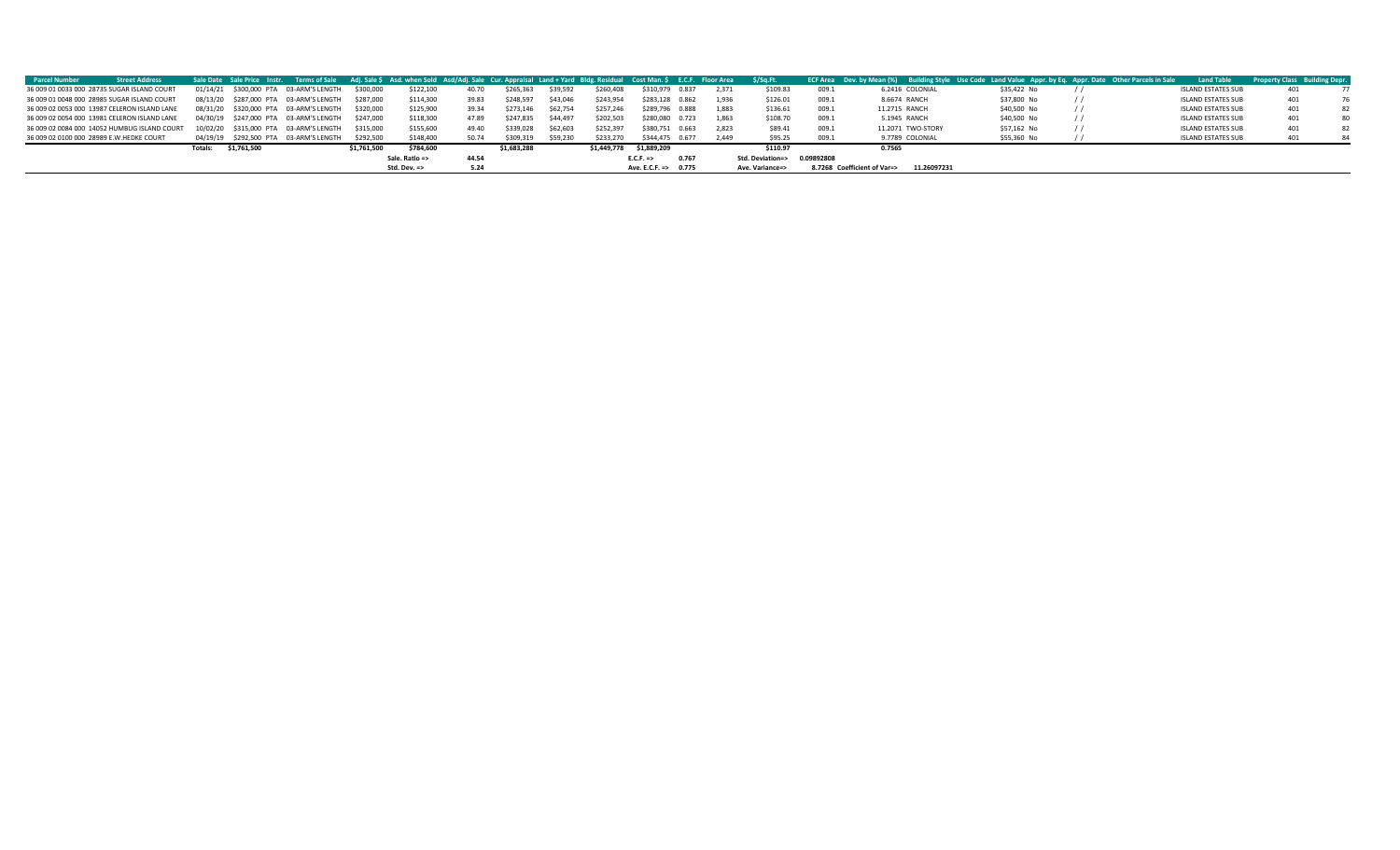| <b>Parcel Number</b>                                                           | <b>Street Address</b> |          |           | Sale Date Sale Price Instr. Terms of Sale Adj. Sale \$Asd. when Sold Asd/Adj. Sale Cur. Appraisal Land + Yard Bldg. Residual Cost Man. \$E.C.F. Floor Area |           |                         |       |           |          |           |                               |       | \$/Sq.Ft.        |            | <b>ECF Area</b> Dev. by Mean (%) Building Style |                   | Use Code Land Value Appr. by Eq. Appr. Date Other Parcels in Sale |  | <b>Land Table</b> | <b>Property Class Building Depr.</b> |    |
|--------------------------------------------------------------------------------|-----------------------|----------|-----------|------------------------------------------------------------------------------------------------------------------------------------------------------------|-----------|-------------------------|-------|-----------|----------|-----------|-------------------------------|-------|------------------|------------|-------------------------------------------------|-------------------|-------------------------------------------------------------------|--|-------------------|--------------------------------------|----|
| 36 009 03 0005 000 13814 WATERSWAY DR.                                         |                       | 12/27/19 |           | \$85,500 PTA 03-ARM'S LENGTH                                                                                                                               | \$85,500  | \$44,300                | 51.81 | \$95.766  | \$28,695 | \$56,805  | \$137,160 0.414               | 1.092 | \$52.02          | 009.3      |                                                 | 12.3719 TWO-STORY | \$28,000 No                                                       |  | WATERS EDGE CONDO | 401                                  |    |
| 36 009 03 0006 000 13812 WATERSWAY DR.                                         |                       | 12/31/19 |           | \$94.500 PTA 03-ARM'S LENGTH                                                                                                                               | \$94.500  | \$45,900                | 48.57 | \$99.540  | \$28,695 | \$65,805  | \$144.877 0.454               | 1.092 | \$60.26          | 009.3      |                                                 | 8.3659 TWO-STORY  | \$28,000 No                                                       |  | WATERS EDGE CONDO | 401                                  | 79 |
| 36 009 03 0007 000 13810 WATERSWAY DR.  06/21/19 \$105,000 PTA 03-ARM'S LENGTH |                       |          |           |                                                                                                                                                            | \$105,000 | \$46,200                | 44.00 | \$100,378 | \$28,695 | \$76,305  | \$146,591<br>0.521            | 978   | \$78.02          | 009.3      | 1.7341 RANCH                                    |                   | \$28,000 No                                                       |  | WATERS EDGE CONDO | 401                                  | 79 |
|                                                                                |                       |          |           | \$93,000 PTA 03-ARM'S LENGTH                                                                                                                               | \$93,000  | \$46,500                | 50.00 | \$100,976 | \$28,712 | \$64,288  | \$147,779 0.435               | 978   | \$65.73          | 009.3      |                                                 | 10.2844 NEW RANCH | \$28,000 No                                                       |  | WATERS EDGE CONDO | 401                                  | 81 |
| 36 009 03 0021 000 13954 WATERSWAY DR. 04/26/19 \$98,000 PTA 03-ARM'S LENGTH   |                       |          |           |                                                                                                                                                            | \$98,000  | \$45,900                | 46.84 | \$99.540  | \$28,695 | \$69,305  | \$144,877 0.478               | 1.092 | \$63.47          | 009.3      |                                                 | 5.9501 TWO-STORY  | \$28,000 No                                                       |  | WATERS EDGE CONDO | 401                                  | 79 |
| 36 009 03 0058 000 14113 WATERSWAY DR.  08/09/21 \$128,000 PTA 03-ARM'S LENGTH |                       |          |           |                                                                                                                                                            | \$128,000 | \$47.500                | 37.11 | \$98.540  | \$28,256 | \$99.744  | \$143,730 0.694               | 1.092 | \$91.34          | 009.3      |                                                 | 15,6096 TWO-STORY | \$28,000 No                                                       |  | WATERS EDGE CONDO | 401                                  | 83 |
| 36 009 03 0070 000 13993 WATERSWAY DR.                                         |                       |          |           | 04/19/19 \$104,800 WD 03-ARM'S LENGTH                                                                                                                      | \$104,800 | \$45,400                | 43.32 | \$98,458  | \$28,712 | \$76,088  | \$142,630 0.533               | 1,092 | \$69.68          | 009.3      |                                                 | 0.4407 TWO-STORY  | \$28,000 No                                                       |  | WATERS EDGE CONDO | 401                                  | 81 |
| 36 009 03 0070 000 13993 WATERSWAY DR.  08/10/21 \$139,000 PTA 03-ARM'S LENGTH |                       |          |           |                                                                                                                                                            | \$139,000 | \$47.500                | 34.17 | \$98,458  | \$28,712 | \$110,288 | \$142,630 0.773               | 1.092 | \$101.00         | 009.3      |                                                 | 23.5375 TWO-STORY | \$28,000 No                                                       |  | WATERS EDGE CONDO | 401                                  | 81 |
|                                                                                |                       | Totals:  | \$847.800 |                                                                                                                                                            | \$847,800 | \$369,200               |       | \$791,656 |          | \$618.628 | \$1,150,274                   |       | \$72.69          |            | 0.0062                                          |                   |                                                                   |  |                   |                                      |    |
|                                                                                |                       |          |           |                                                                                                                                                            |           | Sale. Ratio =>          | 43.55 |           |          |           | $E.C.F. \Rightarrow$<br>0.538 |       | Std. Deviation=> | 0.12901267 |                                                 |                   |                                                                   |  |                   |                                      |    |
|                                                                                |                       |          |           |                                                                                                                                                            |           | Std. Dev. $\Rightarrow$ | 6.20  |           |          |           | Ave. E.C.F. => 0.538          |       | Ave. Variance=>  |            | 9.7868 Coefficient of Var=>                     | 18.19538163       |                                                                   |  |                   |                                      |    |

| <b>Parcel Number</b> | Street Address Sale Date Sale Price Instr. Terms of Sale Adj. Sale \$ Asd. when Sold Asd/Adj. Sale Cur. Appraisal Land + Yard Bldg. Residual Cost Man. \$ E.C.F. Floor Area \$/Sq.Ft. |         |           |           |                         |       |           |          |           |                      |       |                  |            |                             |                       | ECF Area Dev. by Mean (%) Building Style Use Code Land Value Appr. by Eq. Appr. Date Other Parcels in Sale | <b>Land Table</b> | <b>Property Class Building Depr.</b> |  |
|----------------------|---------------------------------------------------------------------------------------------------------------------------------------------------------------------------------------|---------|-----------|-----------|-------------------------|-------|-----------|----------|-----------|----------------------|-------|------------------|------------|-----------------------------|-----------------------|------------------------------------------------------------------------------------------------------------|-------------------|--------------------------------------|--|
|                      | 36 009 03 0008 000 13816 WATERSWAY DR.  02/19/20 \$88,000 PTA 03-ARM'S LENGTH                                                                                                         |         |           | \$88,000  | \$31,800                | 36.14 | \$94,048  | \$28,452 | \$59,548  | \$85,634 0.695       | 1,068 | \$55.76          | 009.3      |                             | 7.0405 GARAGE UNIT    | \$28,000 No                                                                                                | WATERS EDGE CONDO |                                      |  |
|                      | 36 009 03 0016 000 13886 WATERSWAY DR.  06/10/19  \$99,900 PTA  03-ARM'S LENGTH                                                                                                       |         |           | \$99,900  | \$40,500                | 40.54 | \$93,102  | \$28,452 | \$71,448  | \$84.399 0.847       | 1.013 | \$70.53          | 009.3      |                             | 8.0766 GARAGE UNIT #1 | \$28,000 No                                                                                                | WATERS EDGE CONDO |                                      |  |
|                      | 36 009 03 0028 000 13986 WATERSWAY DR.  10/05/20 \$90,250 PTA 03-ARM'S LENGTH                                                                                                         |         |           | \$90.250  | \$42,200                | 46.76 | \$97.934  | \$28,000 | \$62,250  | \$91.298 0.682       | 1.068 | \$58.29          | 009.3      |                             | 8.3943 GARAGE UNIT #1 | \$28,000 No                                                                                                | WATERS EDGE CONDO |                                      |  |
|                      | 36 009 03 0060 000 14117 WATERSWAY DR.  02/06/20 \$85,000 WD 03-ARM'S LENGTH                                                                                                          |         |           | \$85,000  | \$31,300                | 36.82 | \$92.542  | \$28,000 | \$57,000  | \$84,258 0.676       | 1.012 | \$56.32          | 009.3      |                             | 8.9289 GARAGE UNIT    | \$28,000 No                                                                                                | WATERS EDGE CONDO | 401                                  |  |
|                      | 36 009 03 0076 000 13967 WATERSWAY DR.  10/23/20 \$110,000 PTA 03-ARM'S LENGTH                                                                                                        |         |           | \$110,000 | \$31.300                | 28.45 | \$95.719  | \$28,463 | \$81.537  | \$87,802 0.929       | 1.068 | \$76.35          | 009.3      |                             | 16.2872 GARAGE UNIT   | \$28,000 No                                                                                                | WATERS EDGE CONDO |                                      |  |
|                      |                                                                                                                                                                                       | Totals: | \$473.150 | \$473.150 | \$177.100               |       | \$473.345 |          | \$331.783 | \$433,392            |       | \$63.45          |            | 0.0229                      |                       |                                                                                                            |                   |                                      |  |
|                      |                                                                                                                                                                                       |         |           |           | Sale. Ratio =>          | 37.43 |           |          |           | $E.C.F. =>$<br>0.766 |       | Std. Deviation=> | 0.11513724 |                             |                       |                                                                                                            |                   |                                      |  |
|                      |                                                                                                                                                                                       |         |           |           | Std. Dev. $\Rightarrow$ | 6.69  |           |          |           | Ave. E.C.F. => 0.766 |       | Ave. Variance=>  |            | 9.7455 Coefficient of Var=> | 12.72627452           |                                                                                                            |                   |                                      |  |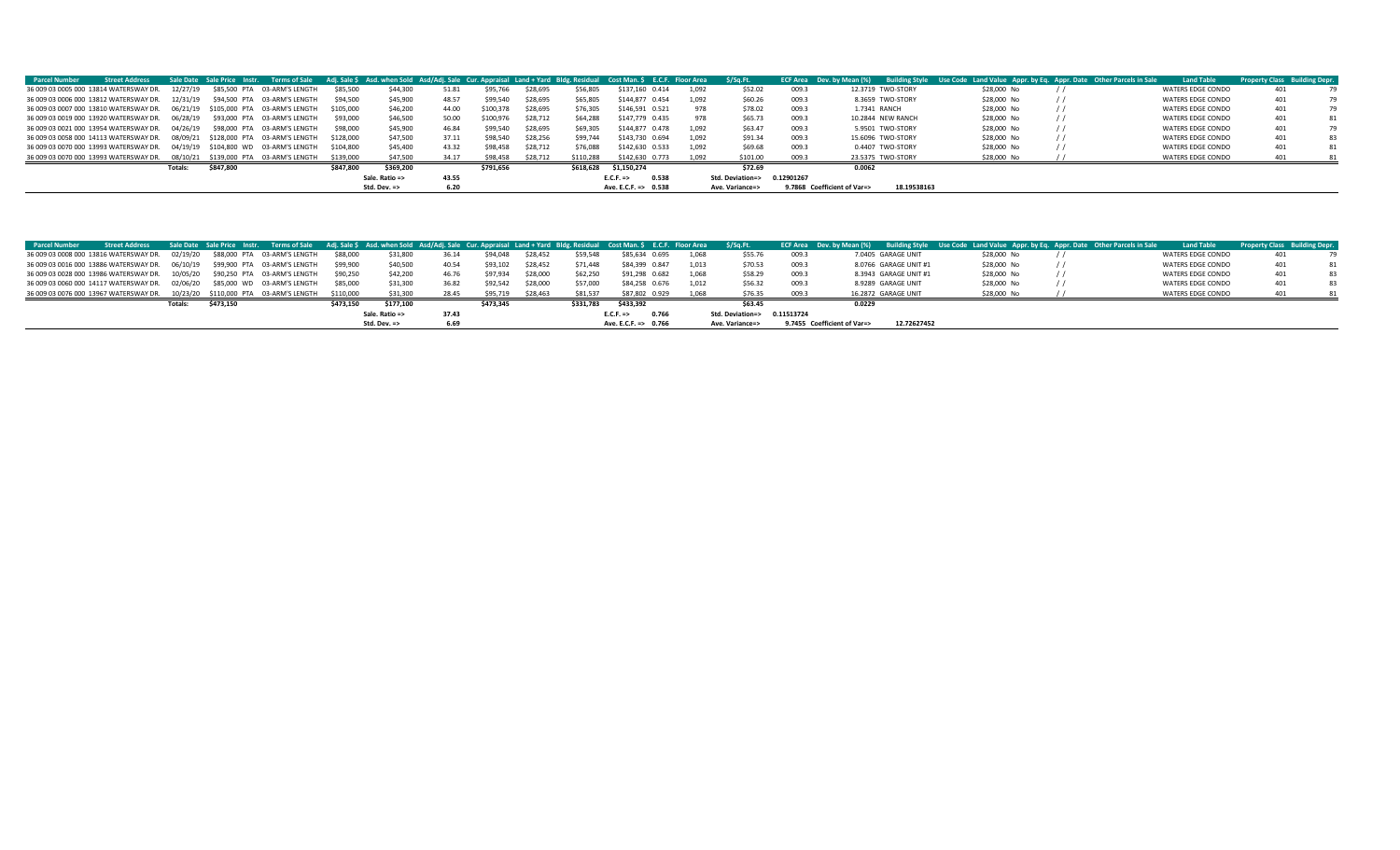| <b>Parcel Number</b> |                                                                                         |                |           |                                                |           |                         |       |           |          |           |                                 |       |                  |            |                             |                  | Street Address Sale Date Sale Price Instr. Terms of Sale Adj. Sale Sasd. when Sold Asd/Adj. Sale Cur. Appraisal Land + Yard Bldg. Residual Cost Man. \$ E.C.F. Floor Area \$/Sq.Ft. ECF Area Dev. by Mean (%) Building Style Use |  |                    |  |
|----------------------|-----------------------------------------------------------------------------------------|----------------|-----------|------------------------------------------------|-----------|-------------------------|-------|-----------|----------|-----------|---------------------------------|-------|------------------|------------|-----------------------------|------------------|----------------------------------------------------------------------------------------------------------------------------------------------------------------------------------------------------------------------------------|--|--------------------|--|
|                      | 36 012 02 0009 000 29307 W JEFFERSON, UNIT #9                                           |                |           | 10/23/19 \$87,000 PTA 03-ARM'S LENGTH \$87,000 |           | \$45,400                | 52.18 | \$92.220  | \$21,700 | \$65,300  | \$135.615 0.482                 | 1.122 | \$58.20          | 012.1      |                             | 7.0613 TWO-STORY | \$21,700 No                                                                                                                                                                                                                      |  | <b>BELLA VISTA</b> |  |
|                      | 36 012 02 0010 000 29307 W JEFFERSON, UNIT #10  07/22/19  \$70,000 PTA  03-ARM'S LENGTH |                |           |                                                | \$70,000  | \$47.000                | 67.14 | \$95.509  | \$21,700 | \$48,300  | \$141.940 0.340                 | 1.192 | \$40.52          | 012.1      |                             | 7.0613 TWO-STORY | \$21,700 No                                                                                                                                                                                                                      |  | <b>BELLA VISTA</b> |  |
|                      |                                                                                         | <b>Totals:</b> | \$157,000 |                                                | \$157.000 | \$92,400                |       | \$187,729 |          | \$113.600 | \$277.556                       |       | \$49.36          |            | 0.1609                      |                  |                                                                                                                                                                                                                                  |  |                    |  |
|                      |                                                                                         |                |           |                                                |           | Sale. Ratio =>          | 58.85 |           |          |           | 0.409<br>$E.C.F. =>$            |       | Std. Deviation=> | 0.09986121 |                             |                  |                                                                                                                                                                                                                                  |  |                    |  |
|                      |                                                                                         |                |           |                                                |           | Std. Dev. $\Rightarrow$ | 10.58 |           |          |           | Ave. E.C.F. $\Rightarrow$ 0.411 |       | Ave. Variance=>  |            | 7.0613 Coefficient of Var=> | 17.1850055       |                                                                                                                                                                                                                                  |  |                    |  |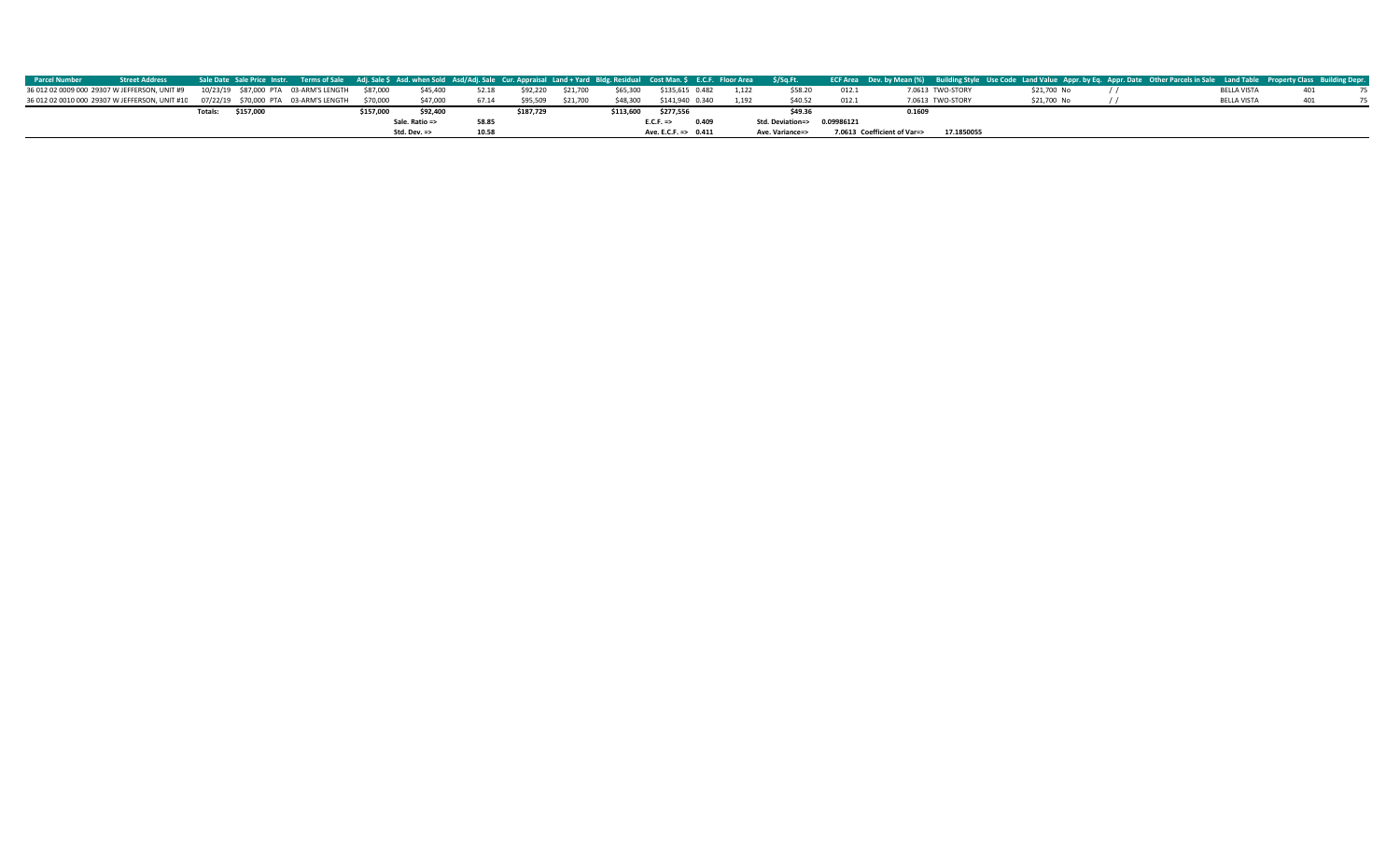| <b>Parcel Number</b> | <b>Street Address</b>                                                                       | Sale Date Sale Price Instr. Terms of Sale Adj. Sale \$Asd. when Sold Asd/Adj. Sale Cur. Appraisal Land + Yard Bldg. Residual Cost Man. \$E.C.F. Floor Area \$/Sq.Ft. |           |                         |       |           |          |           |                      |     |                             |       | ECF Area Dev. by Mean (%) Building Style Use Code Land Value Appr. by Eq. Appr. Date Other Parcels in Sale Land Table Property Class Building Depr. |             |                  |  |
|----------------------|---------------------------------------------------------------------------------------------|----------------------------------------------------------------------------------------------------------------------------------------------------------------------|-----------|-------------------------|-------|-----------|----------|-----------|----------------------|-----|-----------------------------|-------|-----------------------------------------------------------------------------------------------------------------------------------------------------|-------------|------------------|--|
|                      | 36 012 03 0003 000 29565 W JEFFERSON, UNIT 3 01/30/20 \$52,919 PTA 03-ARM'S LENGTH          |                                                                                                                                                                      | \$52.919  | \$32,700                | 61.79 | \$71,359  | \$11,300 | \$41,619  | \$71,841 0.579       |     | \$52.88                     | 12.03 | 31.1268 RANCH                                                                                                                                       | \$11,300 No | LAKE SIDE OF GIB |  |
|                      | 36 012 03 0006 000 29565 W JEFFERSON, UNIT 6 12/10/19 \$60,000 PTA 03-ARM'S LENGTH \$60,000 |                                                                                                                                                                      |           | \$22,700                | 37.83 | \$49,772  | \$11.300 | \$48,700  | \$46,019 1.058       |     | \$61.88                     | 12.03 | 16,7665 RANCH                                                                                                                                       | \$11,300 No | LAKE SIDE OF GIB |  |
|                      | 36 012 03 0007 000 29565 W JEFFERSON, UNIT 7 08/03/21 \$67,000 PTA 03-ARM'S LENGTH          |                                                                                                                                                                      | \$67,000  | \$23,800                | 35.52 | \$49,293  | \$11,300 | \$55,700  | \$45,446 1.226       |     | \$70.78                     | 12.03 | 33.5036 RANCH                                                                                                                                       | \$11,300 No | LAKE SIDE OF GIB |  |
|                      | 36 012 03 0009 000 29589 W JEFFERSON, UNIT 9  06/24/21  \$52,000 PTA  03-ARM'S LENGTH       |                                                                                                                                                                      | \$52,000  | \$28,900                | 55.58 | \$59,966  | \$11.300 | \$40,700  | \$58,213 0.699       | 608 | \$66.94                     | 12.03 | 19.1433 RANCH                                                                                                                                       | \$11,300 No | LAKE SIDE OF GIB |  |
|                      |                                                                                             | \$231,919<br>Totals:                                                                                                                                                 | \$231.919 | \$108,100               |       | \$230.390 |          | \$186.719 | \$221,519            |     | \$63.12                     |       | 4.7688                                                                                                                                              |             |                  |  |
|                      |                                                                                             |                                                                                                                                                                      |           | Sale. Ratio =>          | 46.61 |           |          |           | $E.C.F. =>$<br>0.843 |     | Std. Deviation=> 0.30215611 |       |                                                                                                                                                     |             |                  |  |
|                      |                                                                                             |                                                                                                                                                                      |           | Std. Dev. $\Rightarrow$ | 12.99 |           |          |           | Ave. E.C.F. => 0.891 |     | Ave. Variance=>             |       | 25.1350 Coefficient of Var=><br>28.2229112                                                                                                          |             |                  |  |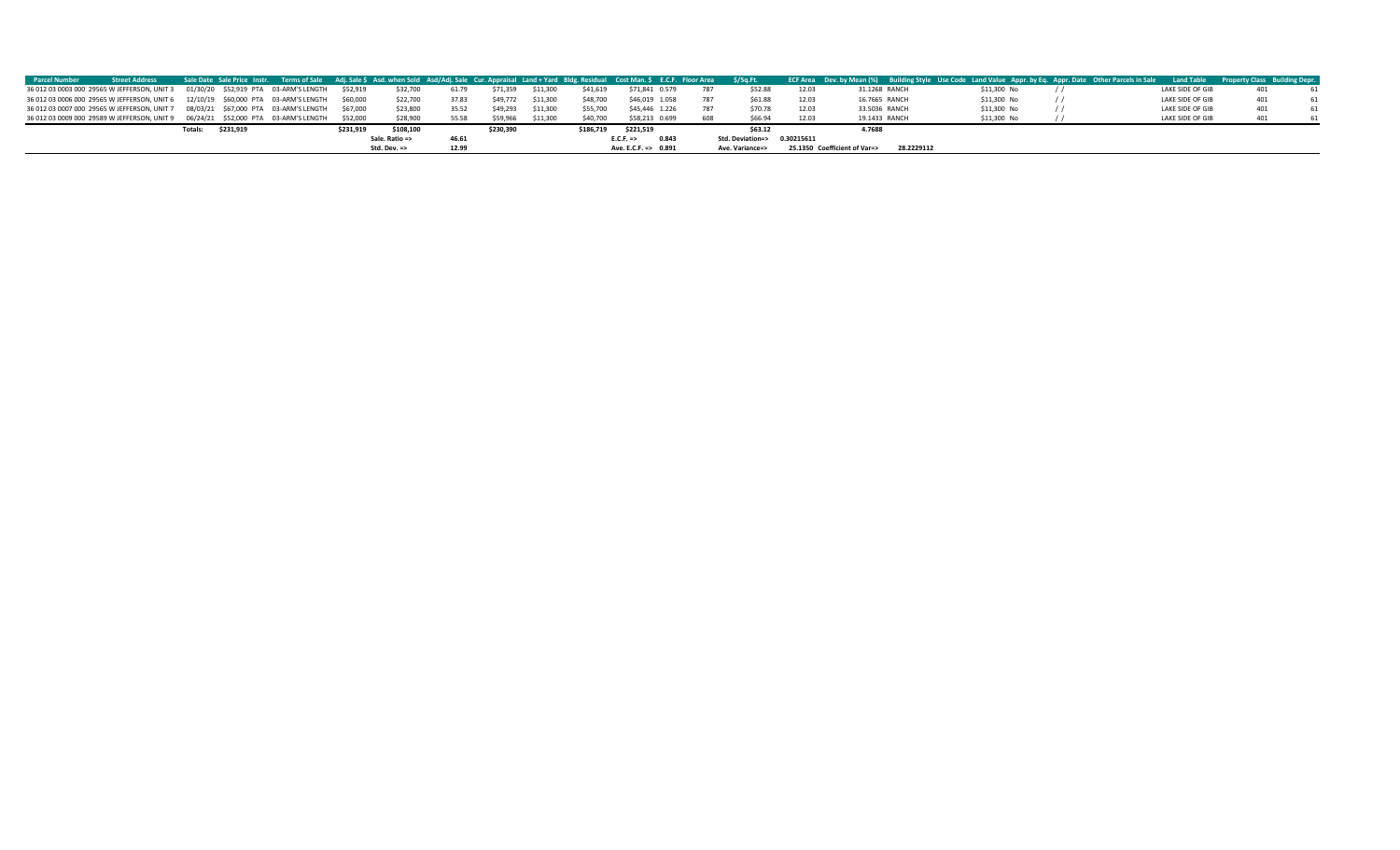| <b>Parcel Number</b>             | <b>Street Address</b>                | Sale Date Sale Price Instr. Terms of Sale Adj. Sale \$ Asd. when Sold Asd/Adj. Sale Cur. Appraisal Land + Yard Bldg. Residual Cost Man. \$ E.C.F. Floor Area \$/Sq.Ft. |  |             |                         |       |             |          |             |                      |       |                             |       | ECF Area Dev. by Mean (%) Building Style Use Code Land Value Appr. by Eq. Appr. Date Other Parcels in Sale |             | <b>Land Table</b> | <b>Property Class Building Depr.</b> |  |
|----------------------------------|--------------------------------------|------------------------------------------------------------------------------------------------------------------------------------------------------------------------|--|-------------|-------------------------|-------|-------------|----------|-------------|----------------------|-------|-----------------------------|-------|------------------------------------------------------------------------------------------------------------|-------------|-------------------|--------------------------------------|--|
|                                  |                                      | 36 012 01 0008 000 14837 WILLIAMS COURT 03/12/21 \$247,000 PTA 03-ARM'S LENGTH                                                                                         |  | \$247,000   | \$96,500                | 39.07 | \$238,067   | \$34,29  | \$212,703   | \$164,331 1.294      | 2.020 | \$105.30                    | 12KBW | 9.0814 TWO-STORY                                                                                           | \$31,860 No | KINGSBRIDGE WATER | 401                                  |  |
|                                  |                                      | 36 012 01 0011 000 14862 WILLIAMS COURT  09/17/20  \$265,000 PTA  03-ARM'S LENGTH                                                                                      |  | \$265,000   | \$105,200               | 39.70 | \$259,948   | \$40,996 | \$224,004   | \$176.574 1.269      | 1.883 | \$118.96                    | 12KBW | 6.5065 TWO-STORY                                                                                           | \$35,461 No | KINGSBRIDGE WATER |                                      |  |
| 36 012 01 0026 000 30012 WINDSOR |                                      | 03/25/20 \$290,000 PTA 03-ARM'S LENGTH                                                                                                                                 |  | \$290,000   | \$114,400               | 39.45 | \$303.672   | \$35,518 | \$254,482   | \$216,253 1.177      | 2.452 | \$103.79                    | 12KBW | 2.6768 COLONIAL                                                                                            | \$30,034 No | KINGSBRIDGE WATER | 401                                  |  |
|                                  | 36 012 01 0038 000 29862 KINGSBRIDGE | 02/25/21 \$182,000 PTA 03-ARM'S LENGTH                                                                                                                                 |  | \$182.000   | \$75,200                | 41.32 | \$187.426   | \$34.204 | \$147,796   | \$123.566 1.196      | 1.229 | \$120.26                    | 12KBW | 0.7458 RANCH                                                                                               | \$33,708 No | KINGSBRIDGE WATER | 401                                  |  |
| 36 012 01 0065 000 30087 WINDSOR |                                      | 07/13/21 \$265,000 PTA 03-ARM'S LENGTH                                                                                                                                 |  | \$265,000   | \$124,800               | 47.09 | \$295,778   | \$54.391 | \$210,609   | \$194.667 1.082      | 2.552 | \$82.53                     | 12KBW | 12.1652 COLONIAL                                                                                           | \$54.391 No | KINGSBRIDGE WATER | 401                                  |  |
|                                  |                                      | \$1,249,000<br>Totals:                                                                                                                                                 |  | \$1.249.000 | \$516.100               |       | \$1.284.891 |          | \$1,049,594 | \$875,391            |       | \$106.17                    |       | 0.4546                                                                                                     |             |                   |                                      |  |
|                                  |                                      |                                                                                                                                                                        |  |             | Sale. Ratio =>          | 41.32 |             |          |             | E.C.F.<br>1.199      |       | Std. Deviation=> 0.08374367 |       |                                                                                                            |             |                   |                                      |  |
|                                  |                                      |                                                                                                                                                                        |  |             | Std. Dev. $\Rightarrow$ |       |             |          |             | Ave. E.C.F. => 1.204 |       | Ave. Variance=>             |       | 5.180645217<br>6.2351 Coefficient of Var=>                                                                 |             |                   |                                      |  |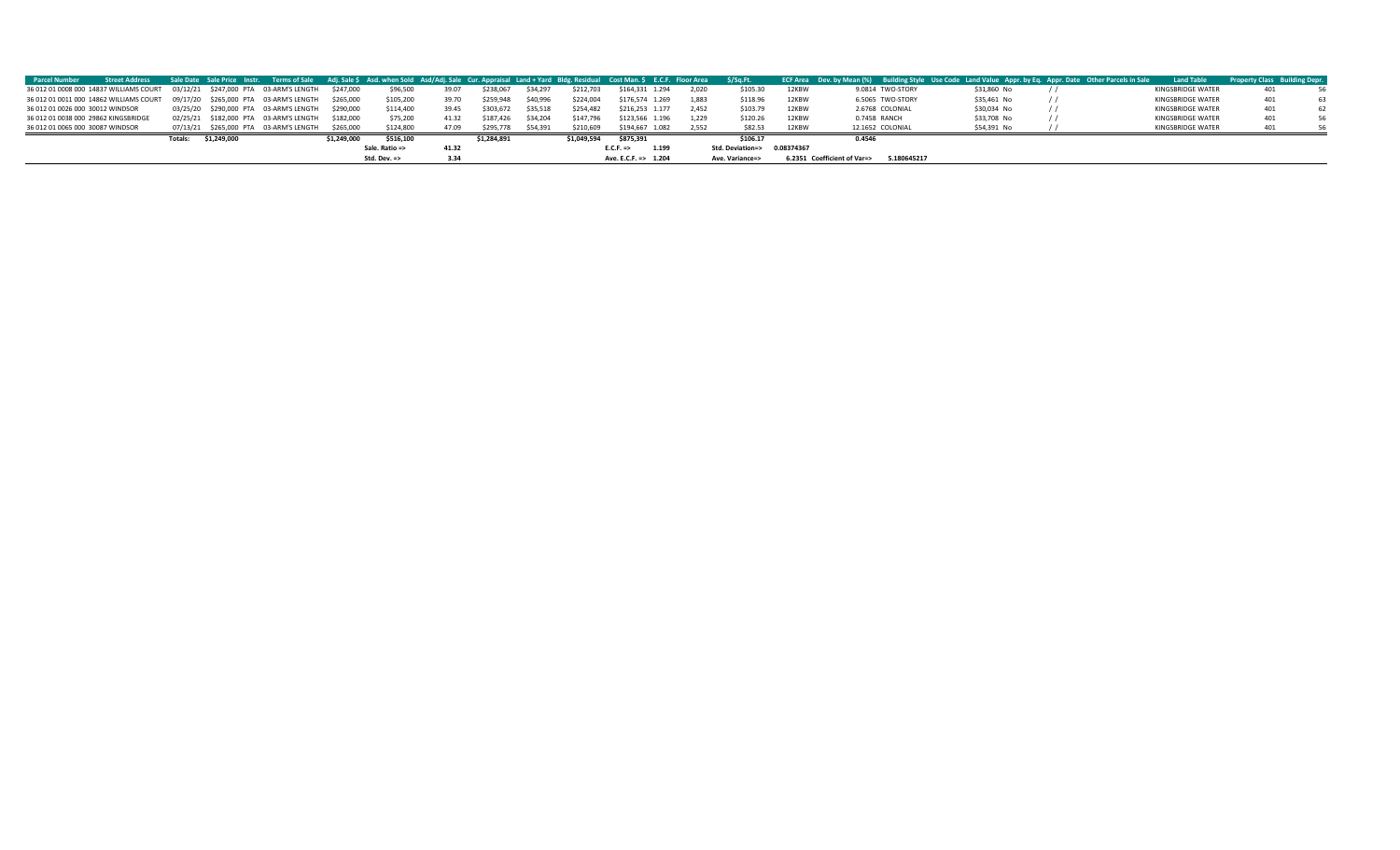| <b>Parcel Number</b> | <b>Street Address</b>                                                                    |          |             |                                        |             |                         |       |             |                               |           | Sale Date Sale Price Instr. Terms of Sale Adj. Sale \$ Asd. when Sold Asd/Adj. Sale Cur. Appraisal Land + Yard Bldg. Residual Cost Man. \$ E.C.F. Floor Area \$/Sq.Ft. |                                |                 |       |                                             |             | ECF Area Dev. by Mean (%) Building Style Use Code Land Value Appr. by Eq. Appr. Date Other Parcels in Sale | <b>Land Table</b>   | <b>Property Class</b> Building Depr. |    |
|----------------------|------------------------------------------------------------------------------------------|----------|-------------|----------------------------------------|-------------|-------------------------|-------|-------------|-------------------------------|-----------|------------------------------------------------------------------------------------------------------------------------------------------------------------------------|--------------------------------|-----------------|-------|---------------------------------------------|-------------|------------------------------------------------------------------------------------------------------------|---------------------|--------------------------------------|----|
|                      | 36 017 02 0003 000 30306 WINDSOR-UNIT 3                                                  |          |             | 09/13/21 \$110,000 PTA 03-ARM'S LENGTH | \$110,000   | \$68,100                | 61.91 | \$165,763   | \$33,985                      | \$76,015  | \$89,951 0.845                                                                                                                                                         | 1.012                          | \$75.11         | 17KBC | 58.3640 TWO-STORY                           | \$33,500 No |                                                                                                            | KINGSBRIDGE CONDO'S | 401                                  |    |
|                      | 36 017 02 0007 000 30316 WINDSOR-UNIT 7                                                  | 08/06/20 |             | \$148.000 PTA 03-ARM'S LENGTH          | \$148,000   | \$60,900                | 41.15 | \$166,113   | \$34.112                      | \$113,888 | \$90.103 1.264                                                                                                                                                         | 1.012                          | \$112.54        | 17KBC | 16.4738 TWO-STORY                           | \$33,500 No |                                                                                                            | KINGSBRIDGE CONDO'S | 401                                  | 54 |
|                      | 36 017 02 0020 000 30348 WINDSOR-UNIT 20  06/24/20  \$127,500 PTA  03-ARM'S LENGTH       |          |             |                                        | \$127.500   | \$48,300                | 37.88 | \$132,894   | \$33,583                      | \$93,917  | \$67,789 1.385                                                                                                                                                         | 1.144                          | \$82.10         | 17KBC | 4.3283 GARAGE UNIT                          | \$33,500 No |                                                                                                            | KINGSBRIDGE CONDO'S | 401                                  | 54 |
|                      | 36 017 02 0032 000 30379 WINDSOR-UNIT 32 08/26/20 \$140,000 WD 03-ARM'S LENGTH \$140,000 |          |             |                                        |             | \$48,300                | 34.50 | \$132,783   | \$33,583                      | \$106,417 | \$67,713 1.572                                                                                                                                                         | 1.144                          | \$93.02         | 17KBC | 14.2869 GARAGE UNIT                         | \$33,500 No |                                                                                                            | KINGSBRIDGE CONDO'S | 401                                  |    |
|                      | 36 017 02 0033 000 30383 WINDSOR-UNIT 33 08/06/20 \$200,000 PTA 03-ARM'S LENGTH          |          |             |                                        | \$200,000   | \$65,300                | 32.65 | \$179,523   | \$34,183                      | \$165,817 | \$99,208 1.671                                                                                                                                                         | 1,013                          | \$163.69        | 17KBC | 24.2692 RANCH                               | \$33,500 No |                                                                                                            | KINGSBRIDGE CONDO'S | 401                                  |    |
|                      | 36 017 02 0047 000 30426 WINDSOR-UNIT 47 04/30/21 \$200,000 PTA 03-ARM'S LENGTH          |          |             |                                        | \$200,000   | \$68,200                | 34.10 | \$165,991   | \$34.138                      | \$165,862 | \$90,002 1.843                                                                                                                                                         | 1.012                          | \$163.90        | 17KBC | 41.4157 TWO-STORY                           | \$33,500 No |                                                                                                            | KINGSBRIDGE CONDO'S | 401                                  | 54 |
|                      | 36 017 02 0047 000 30426 WINDSOR-UNIT 47 08/27/19 \$162,000 PTA 03-ARM'S LENGTH          |          |             |                                        | \$162,000   | \$58,800                | 36.30 | \$165,991   | \$34.138                      | \$127,862 | \$90,002 1.421                                                                                                                                                         | 1.012                          | \$126.35        | 17KBC | 0.8056 TWO-STORY                            | \$33,500 No |                                                                                                            | KINGSBRIDGE CONDO'S | 401                                  |    |
|                      |                                                                                          | Totals:  | \$1,087,500 |                                        | \$1,087,500 | \$417.900               |       | \$1.109.058 |                               | \$849.778 | \$594,769                                                                                                                                                              |                                | \$116.67        |       | 0.0041                                      |             |                                                                                                            |                     |                                      |    |
|                      |                                                                                          |          |             | Sale. Ratio =>                         |             | 38.43                   |       |             | $E.C.F. \Rightarrow$<br>1.429 |           |                                                                                                                                                                        | 0.32159734<br>Std. Deviation=> |                 |       |                                             |             |                                                                                                            |                     |                                      |    |
|                      |                                                                                          |          |             |                                        |             | Std. Dev. $\Rightarrow$ | 10.15 |             |                               |           | Ave. E.C.F. => 1.429                                                                                                                                                   |                                | Ave. Variance=> |       | 15.99276263<br>22,8491 Coefficient of Var=> |             |                                                                                                            |                     |                                      |    |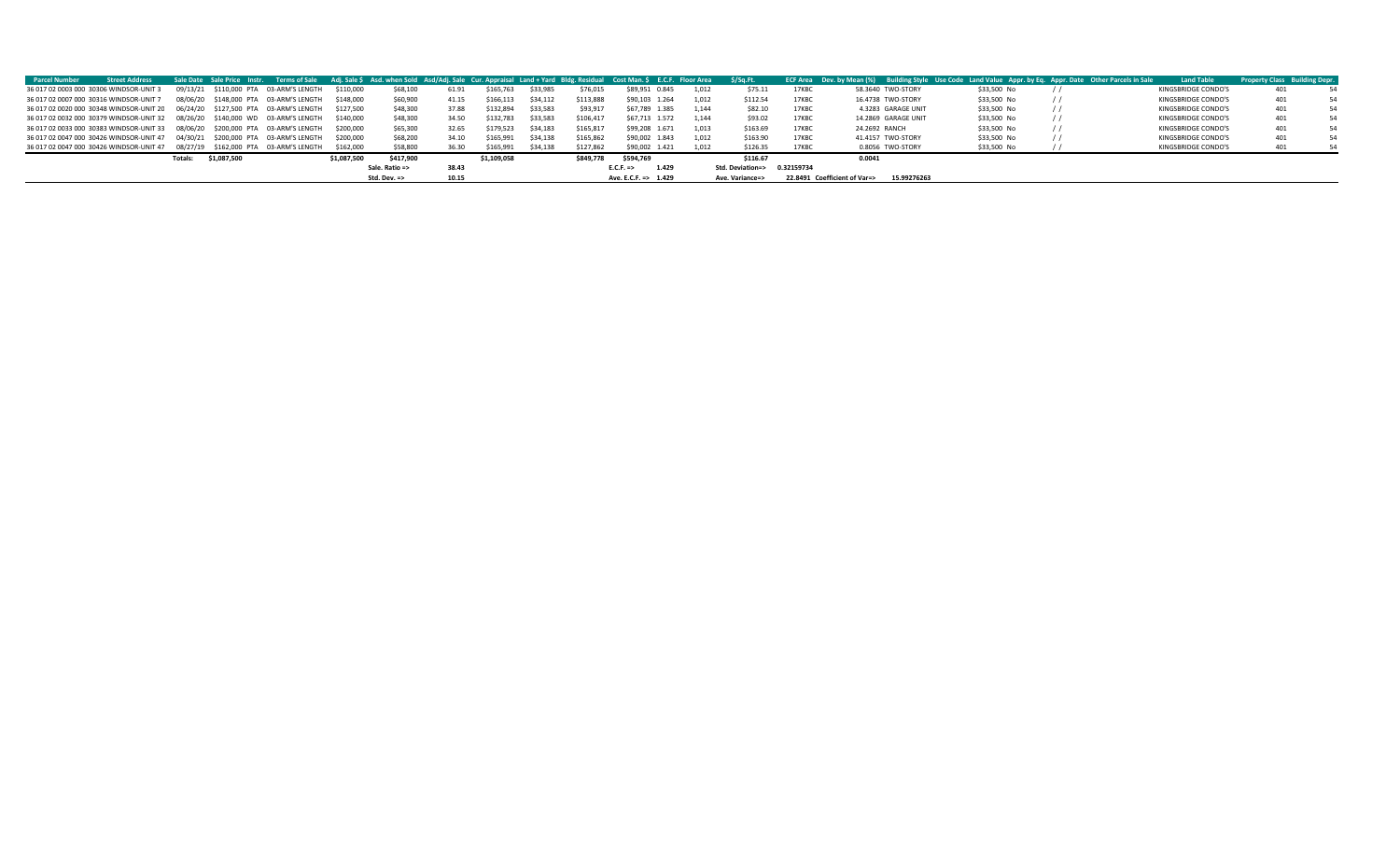|  | Parcel Number Street Address Sale Date Sale Price Instr. Terms of Sale Adj. Sale \$ Asd. when Sold Asd/Adj. Sale Cur. Appraisal Land + Yard Bldg. Residual Cost Man. \$ E.C.F. Floor Area \$/Sq.Ft. |                |                         |       |           |          |           |                               |       |                                |       | ECF Area Dev. by Mean (%) Building Style Use Code Land Value Appr. by Eq. Appr. Date Other Parcels in Sale |             | <b>Land Table</b>           | <b>Property Class Building Depr.</b> |  |
|--|-----------------------------------------------------------------------------------------------------------------------------------------------------------------------------------------------------|----------------|-------------------------|-------|-----------|----------|-----------|-------------------------------|-------|--------------------------------|-------|------------------------------------------------------------------------------------------------------------|-------------|-----------------------------|--------------------------------------|--|
|  | 36 012 99 0007 000 14605 M GIBRALTAR 09/28/18 \$145,000 PTA 03-ARM'S LENGTH \$145,000                                                                                                               |                | \$71,200                | 49.10 | \$151,083 | \$18,648 | \$126,352 | \$108,022 1.170               | 1.710 | \$73.89                        | GMB01 | 3.5792 RANCH                                                                                               | \$13,287 No | <b>NON-SUBDIVISION LOTS</b> |                                      |  |
|  | 36 016 99 0005 000 30794 W JEFFERSON 10/10/19 \$83,000 PTA 03-ARM'S LENGTH \$83,000                                                                                                                 |                | \$50,300                | 60.60 | \$101,675 | \$19,990 | \$63,010  | \$66,627 0.946                | 1.123 | \$56.11                        | GMB01 | 25.9770 RANCH                                                                                              | \$12,928 No | NON-SUBDIVISION LOTS        |                                      |  |
|  | 36 016 99 0009 002 30511 W JEFFERSON 12/07/18 \$165,000 PTA 03-ARM'S LENGTH \$165,000                                                                                                               |                | \$76,900                | 46.61 | \$165,782 | \$24.175 | \$140,825 | \$115,503 1.219               | 1.705 | \$82.60                        | GMB01 | 1.3750 CAPE COD                                                                                            | \$18,314 No | NON-SUBDIVISION LOTS        |                                      |  |
|  | 36 017 99 0002 001 29953 W JEFFERSON  04/30/21 \$157,000 PTA  03-ARM'S LENGTH  \$157,000                                                                                                            |                | \$63,500                | 40.45 | \$132,123 | \$15.398 | \$141,602 | \$95,208 1.487                | 1.434 | \$98.75                        | GMB01 | 28.1812 BUNGALOW                                                                                           | \$13,646 No | NON-SUBDIVISION LOTS        |                                      |  |
|  | \$550,000<br>Totals:                                                                                                                                                                                | \$550.000      | \$261,900               |       | \$550,663 |          | \$471.789 | \$385,361                     |       | \$77.84                        |       | 1,8800                                                                                                     |             |                             |                                      |  |
|  |                                                                                                                                                                                                     | Sale. Ratio => |                         | 47.62 |           |          |           | 1.224<br>$E.C.F. \Rightarrow$ |       | Std. Deviation=><br>0.22238742 |       |                                                                                                            |             |                             |                                      |  |
|  |                                                                                                                                                                                                     |                | Std. Dev. $\Rightarrow$ | 8.43  |           |          |           | Ave. E.C.F. => 1.205          |       | Ave. Variance=>                |       | 12.25910762<br>14.7781 Coefficient of Var=>                                                                |             |                             |                                      |  |